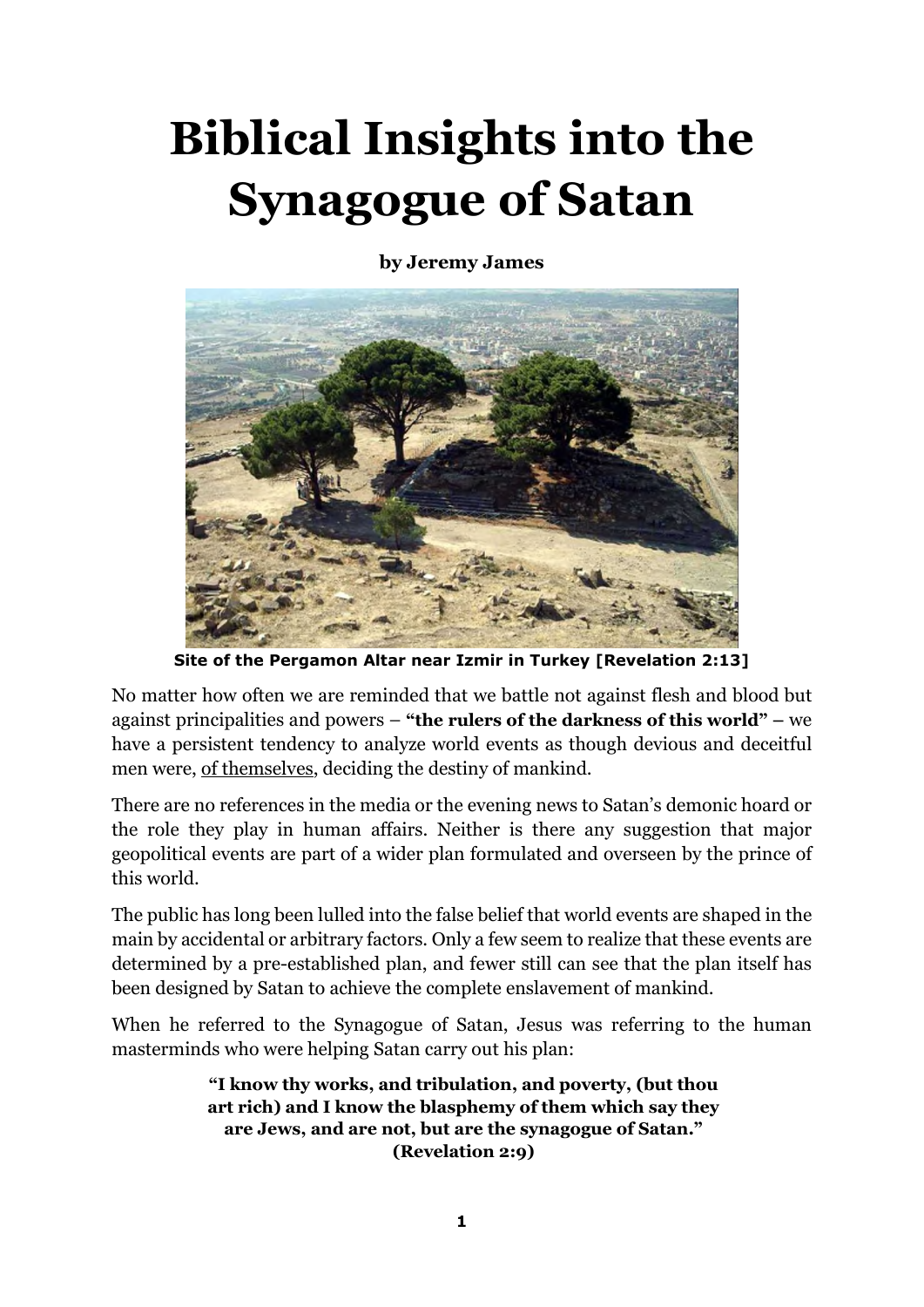## **"Behold, I will make them of the synagogue of Satan, which say they are Jews, and are not, but do lie; behold, I will make them to come and worship before thy feet, and to know that I have loved thee." (Revelation 3:9)**

These men are Jews in the eyes of the world but not in the eyes of God. They correspond, apparently, to the Pharisees whom Jesus addressed in the Gospel of John:

> **"Ye are of your father the devil, and the lusts of your father ye will do. He was a murderer from the beginning, and abode not in the truth, because there is no truth in him. When he speaketh a lie, he speaketh of his own: for he is a liar, and the father of it." (John 8:44)**

We know Jesus was not consigning every one of the **"scribes and Pharisees" (John 8:3)** to this infernal lineage because later, on the same occasion, he said:

## **"Your father Abraham rejoiced to see my day: and he saw it, and was glad." (John 8:56)**

This tells us that there must have been some among his audience of Jewish leaders whose father was Abraham and not the devil (Greek *diabolos*). We know, for example, that Joseph of Arimathea, a member of the Jewish ruling caste (**"an honourable counsellor" - Mark 15:43**), had the authority to go before Pilate and request the body of Jesus. The Pharisee, Nicodemus, who brought a hundred pound weight of myrrh and aloes for the burial of Jesus, was **"a ruler of the Jews" (John 3:1)**. The Book of Acts also refers to **"certain of the sect of the Pharisees which believed" (Acts 15:5)**.

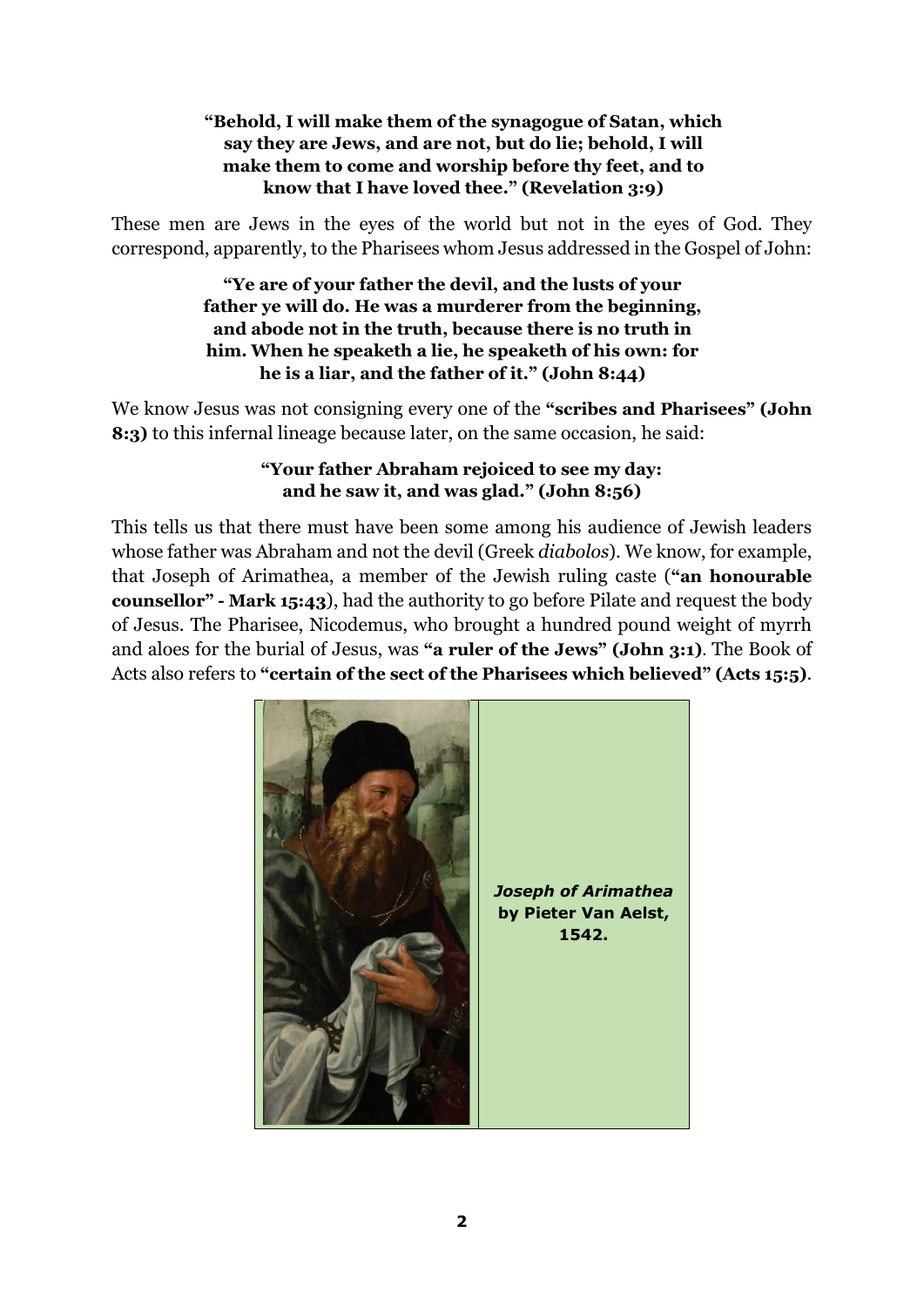# **Children of the devil**

From these passages of Scripture we can infer that the majority, but certainly not all, of the scribes and Pharisees were children of the devil. They were the leaders who demanded the execution of Jesus and who subsequently went to great lengths to suppress and destroy the Apostolic church. They were the ones who said, **"[Then answered all the people, and said,] His blood be on us, and on our children." (Matthew 27:25)** The "**people**" here, baying for blood at sunrise, would have comprised the scribes, Pharisees, Sadducees and Herodians. Given the political and judicial gravity of the occasion, had any ordinary or non-aristocratic Jews been present, their number would have been tiny.

These children of the devil must surely correspond to the **"synagogue of Satan."** Most of them would have been drawn initially from just one tribe, the tribe of Levi. However, as time went on, more and more non-Levites would have been assimilated into this group, based on their intellectual ability and their aptitude for evil. We get an insight into this from two chapters in the Word of God.



# **Ezekiel is taken in spirit to the Temple**

In the first we are told how the prophet Ezekiel was taken in spirit to Jerusalem where he was shown four abominable scenes in the Temple just prior to the Babylonian destruction of the city:

## **1. The image of jealousy**

The first refers to an idol which seemingly stood in public view in the Temple precincts:

**"...the image of jealousy, which provoketh to jealousy" (Ezekiel 8:3)**;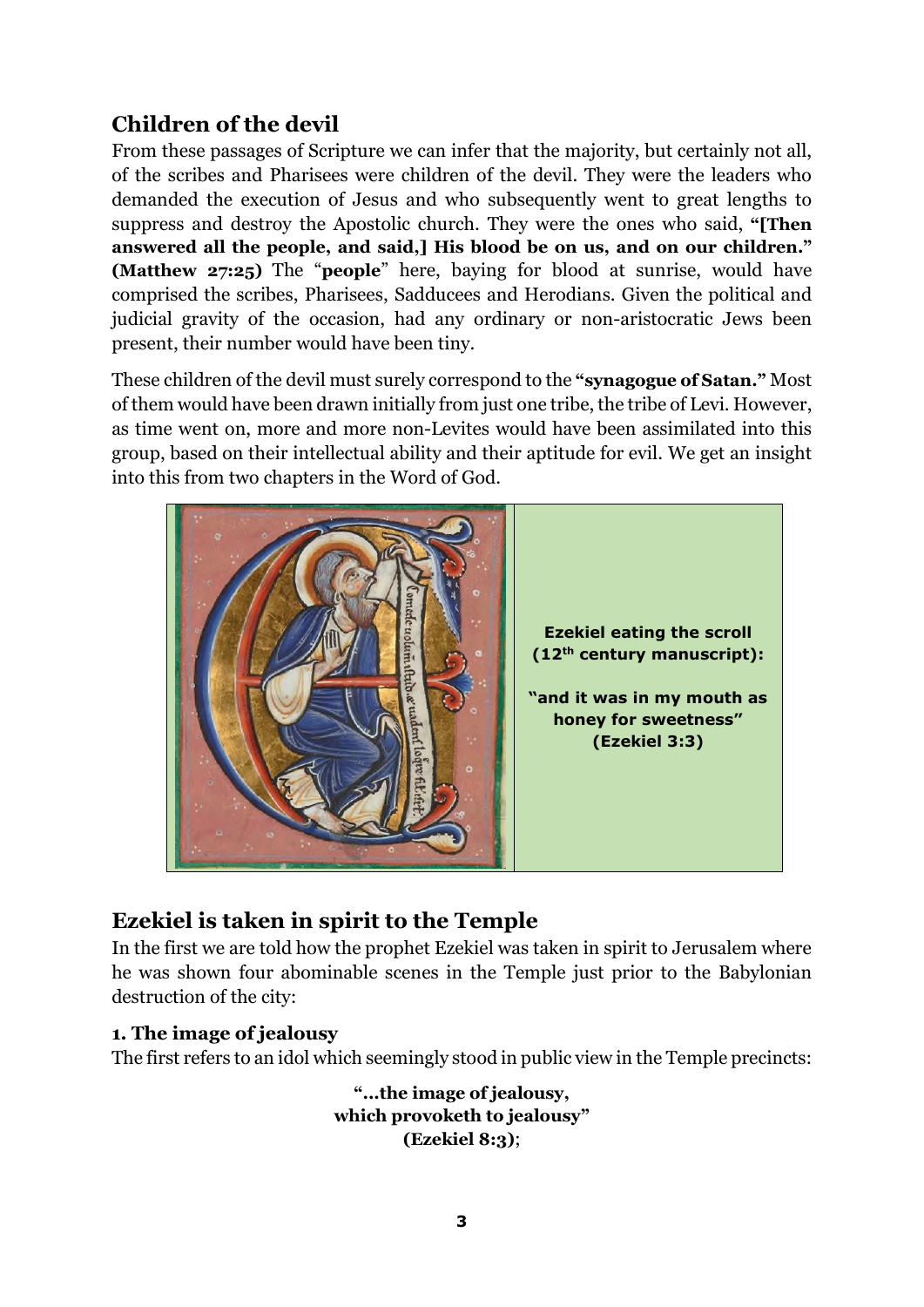## **2. The pagan chamber**

The second describes a secret Temple gathering of seventy elders of the house of Israel with censers in their hands. They are standing before animal figures and astrologicaltype images inscribed on the wall of their forbidden place of worship:

> **"Then said he unto me, Son of man, hast thou seen what the ancients of the house of Israel do in the dark, every man in the chambers of his imagery? for they say, The LORD seeth us not; the LORD hath forsaken the earth." (Ezekiel 8:12)**

This pagan belief – that God does not see us and that He no longer has any interest in the earth – is central to Satanism. It is the basis for the supreme occult maxim pertaining to human conduct, "Do as thou wilt shall be the whole of the law."

## **3. Weeping for Tammuz**

A group of women weeping for Tammuz. This is a brief description of an activity that was fraught with occult significance. Tammuz was the sun god in his perfection, and corresponds to Adonis in Greek mythology. Tammuz died a violent death, gored by a boar during a hunt. His blood was meant to flow down from the mountains every summer, mingled with pure water, and gathered in the flowering anemone. The worship of Tammuz included the planting of the anemone in a flower garden. These are the "gardens", places of idolatrous worship, that Isaiah refers to in verse 1:29 **("ye shall be confounded for the gardens that ye have chosen").**



Forty days after his death, during which time the masses grieved and wept for him, Tammuz was resurrected. This period of forty days corresponds to the period known as 'Lent' in the Roman Catholic Church (This is another example of the way Rome has incorporated pagan practices into its own version of Christianity). Tammuz was identified with Nimrod, who married his own mother, Semiramis, and, having died a violent death, was "reborn" as his own son, the child of Semiramis. Adonis, like Nimrod, was famous for his hunting skills, and Tammuz, as we noted, was killed while hunting.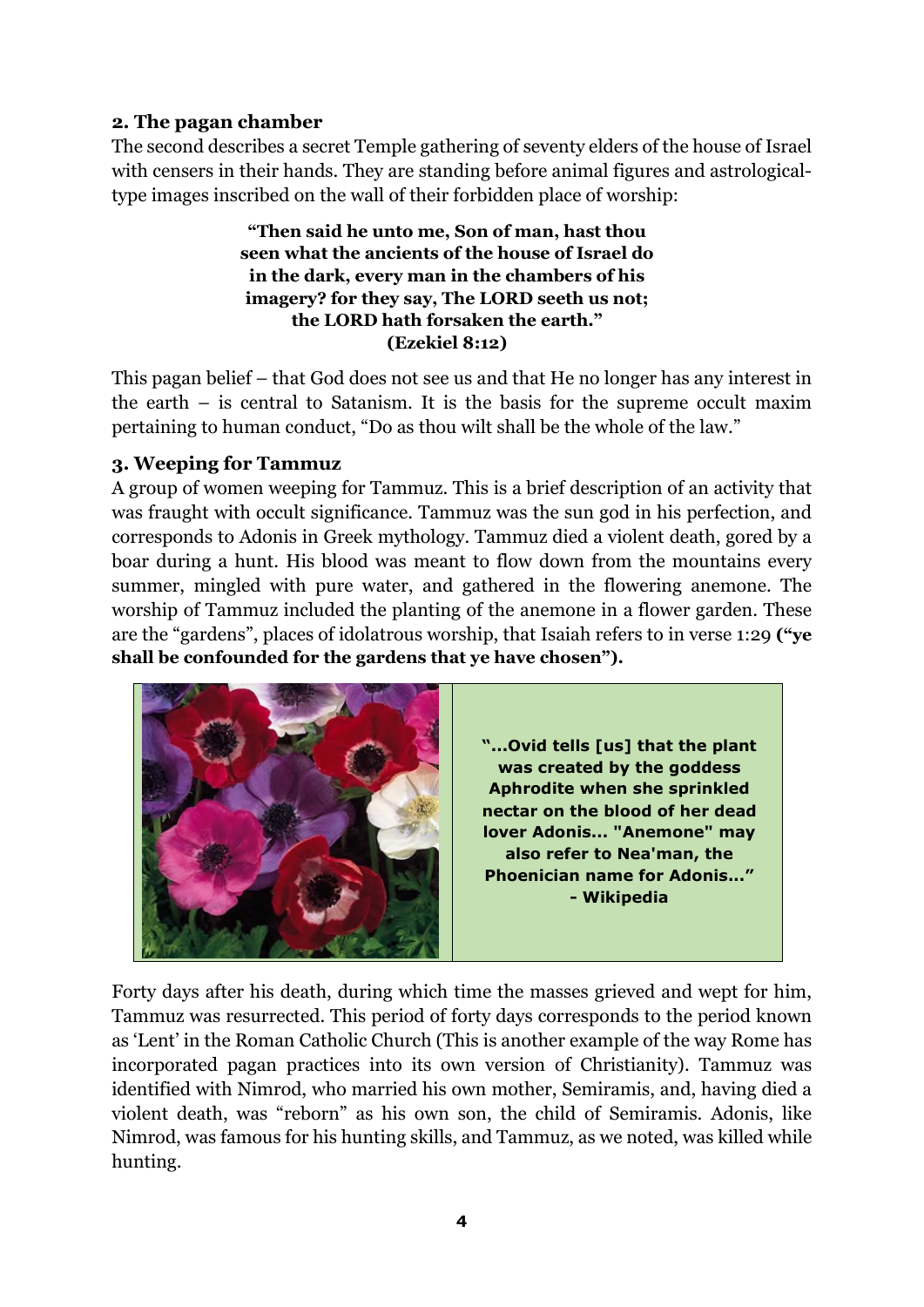The worship of Nimrod/Tammuz is based on the pagan belief that man can become a god. Thus in chapter 8 of Ezekiel the Word of God confirms that, as early as 600 BC, the Levitical priesthood had become fatally corrupted. Its leadership was secretly worshipping the resurrected sun-god, the god-man of paganism, while continuing in public to perform the rites and rituals ordained under Mosaic law. In fact, there is ample evidence in the Old Testament that this corruption may have taken hold around the time that Jeroboam established the worship of the golden calves in the northern kingdom – c. 900 BC. Many Levitical priests migrated south to Jerusalem when this happened. Very likely a fair number retained contact with their kinsmen in the northern kingdom and were influenced over time by their pagan beliefs.

## **4. Worship of the rising sun**

In the inner court of the Temple, between the porch and the altar, stood

## **"...about five and twenty men, with their backs toward the temple of the LORD, and their faces toward the east; and they worshipped the sun toward the east." (Ezekiel 8:16)**

This is the culmination of the great rebellion by the anointed leaders of the Levitical priesthood. They literally turned their backs on the LORD and, facing east, worshipped the rising sun. They had rejected the one true Living God and sworn allegiance to Lucifer. Their apostasy was complete. On foot of this monstrous abomination, as Satan intended, the LORD removed His presence from the Temple:

## **"Then the glory of the LORD departed from off the threshold of the house, and stood over the cherubims. And the cherubims lifted up their wings, and mounted up from the earth in my sight..." (Ezekiel 10:18-19)**

This was a truly horrifying moment in the history of mankind. The LORD's priests had rebelled against Him and defiled His House. They had become servants of Satan, willing accomplices in his wicked plan to make himself equal to God.



**Sun worship in India in modern times.**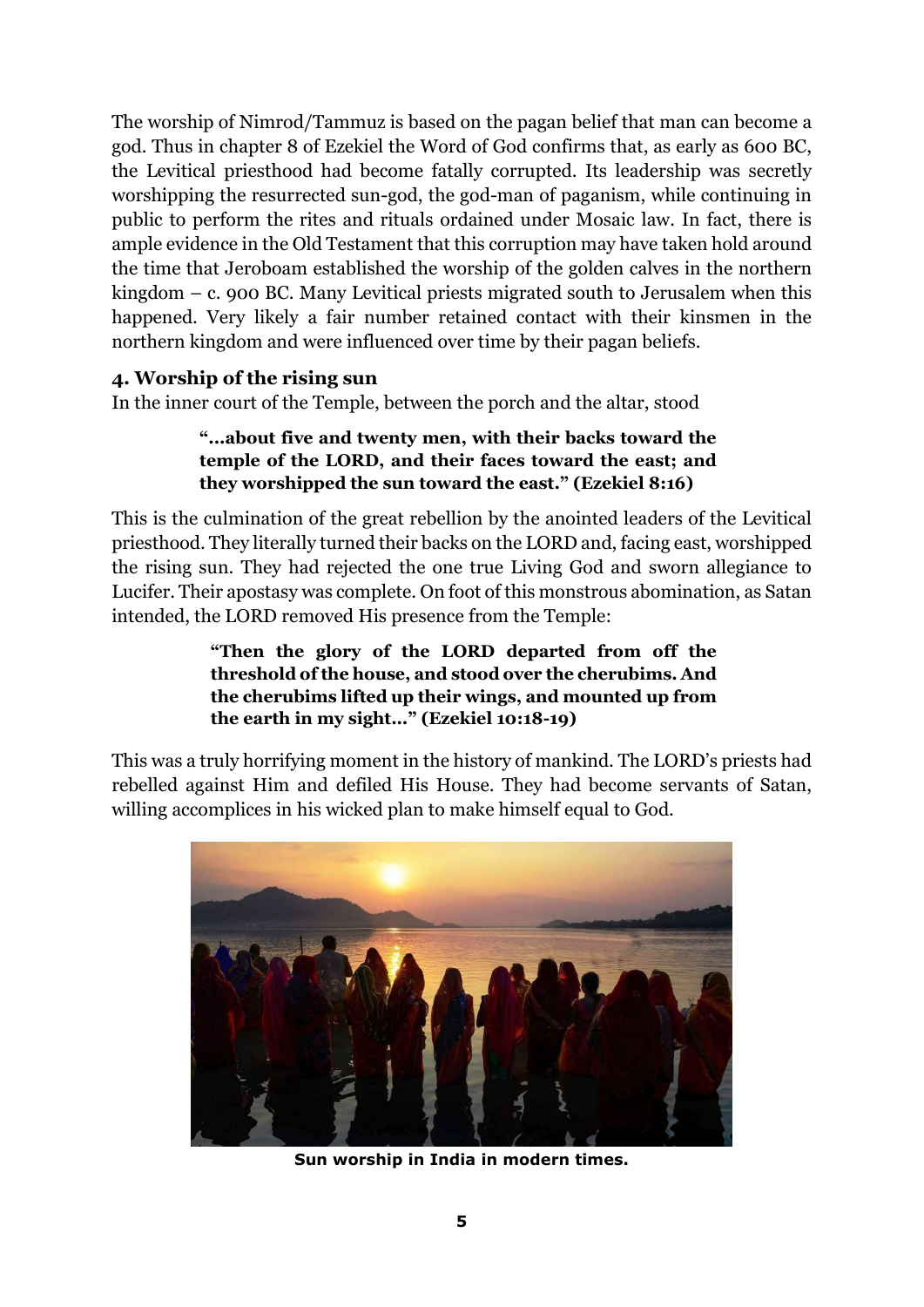The Levites were not prepared for what happened next. By their reckoning, the LORD would vacate His Temple but He would never destroy it – for His holy Name's sake. It seemed to them that He would lose face before the nations if he did so. Thus they felt secure in the knowledge that, if they continued to perform the Temple service, they would be immune from retribution. But God rejected their proud boast:

## **"Trust ye not in lying words, saying, The temple of the LORD, The temple of the LORD, The temple of the LORD..." (Jeremiah 7:4)**

## **Identifying the Synagogue of Satan**

The rebellious priests and Levites who conspired together in secret to perform these vile pagan rites were, in every sense, the Synagogue of Satan, outwardly professing to uphold the welfare of the nation but, unknown to the people, worshipping the powers of darkness, blaspheming the LORD, and pursuing a course which they knew would do the greatest harm to the children of Israel. As the Word of God says, they devoured souls:

## **"There is a conspiracy of her prophets in the midst thereof, like a roaring lion ravening the prey; they have devoured souls..." (Ezekiel 22:25)**

After a remnant returned from the Babylonian captivity and built a new Temple, they were established again on a sound footing. Ezra selected Levites whom he could trust. For a while it looked as though the grip of the Synagogue of Satan had been broken. However, as we can see from the events recounted in the books of Ezra and Nehemiah, they faced relentless opposition from within and without. One of the most startling examples of this may be found in chapter 13 of the Book of Nehemiah:

> **"And before this, Eliashib the priest, having the oversight of the chamber of the house of our God, was allied unto Tobiah: And he had prepared for him a great chamber, where aforetime they laid the meat offerings, the frankincense, and the vessels, and the tithes of the corn, the new wine, and the oil, which was commanded to be given to the Levites, and the singers, and the porters; and the offerings of the priests. But in all this time was not I at Jerusalem: for in the two and thirtieth year of Artaxerxes king of Babylon came I unto the king, and after certain days obtained I leave of the king: And I came to Jerusalem, and understood of the evil that Eliashib did for Tobiah, in preparing him a chamber in the courts of the house of God. And it grieved me sore: therefore I cast forth all the household stuff of Tobiah out of the chamber. Then I commanded, and they cleansed the chambers: and thither brought I again the vessels of the house of God, with the meat offering and the frankincense."**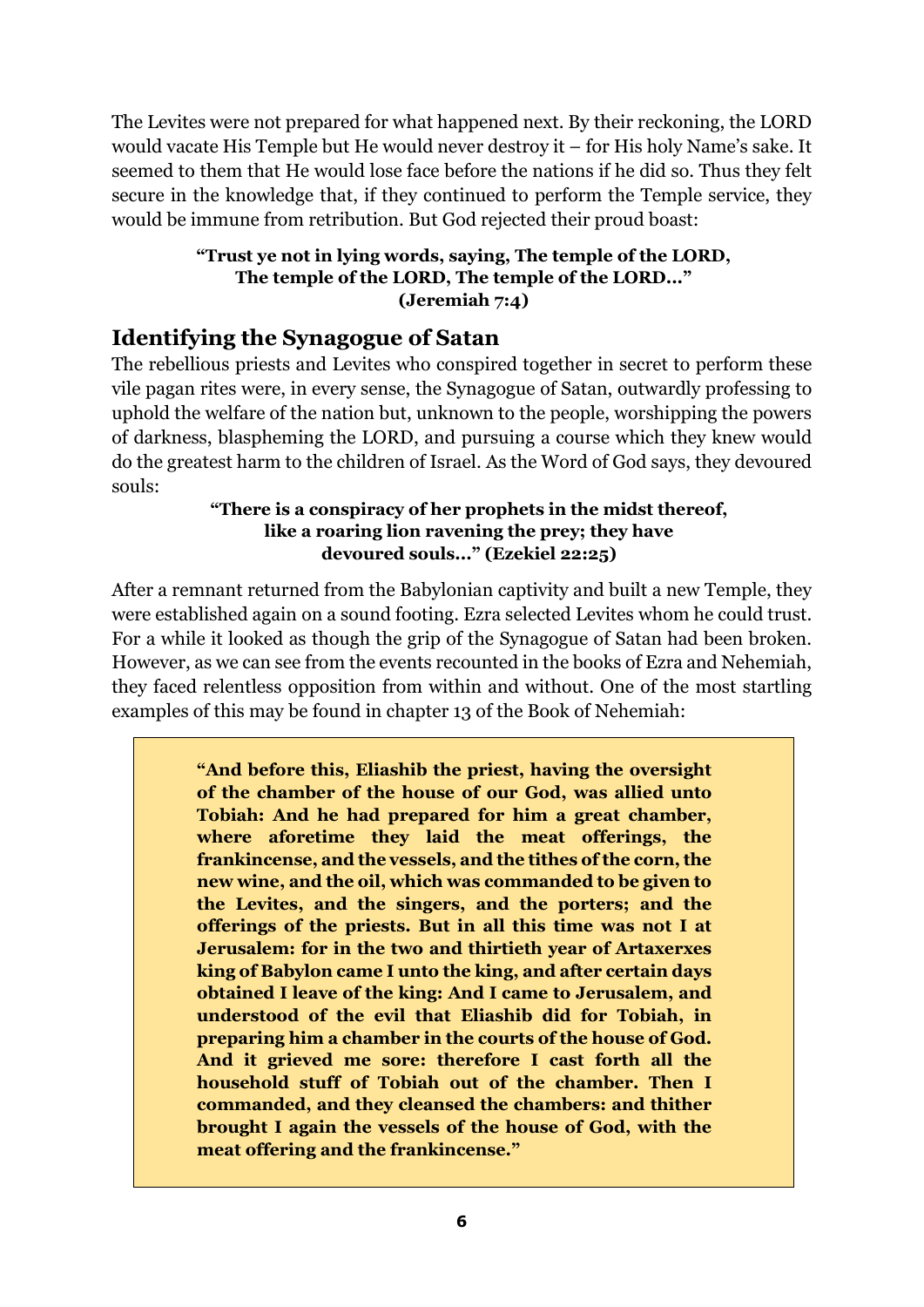What an astonishing passage of Scripture! Eliashib was the High Priest at the time (Nehemiah 3:1) and yet he was conspiring with Tobiah the Ammonite – a sworn enemy of Israel and partner of Sanballat – to undermine the priesthood. The High Priest actually gave him a large room in the Temple for his personal use! When, after an absence of many years, Nehemiah returned to Jerusalem and discovered what the High Priest had done, he evicted Tobiah from the Temple and threw out all his stuff.

Note the reference to the cleansing of the chambers [plural]. Seemingly Tobiah had one or more smaller rooms adjoining the "great chamber."

When "cleansing" is mentioned, it means the removal of blasphemous objects and other pagan paraphernalia. It would appear that Tobiah was conducting secret ceremonies in the second Temple, just as others had done before him. The Synagogue of Satan was back on the scene.

# **The Levites shall bear their shame**

The Word of God singles out the tribe of Levi for pointed criticism. They had been given a special place among the tribes of Israel and through their distinguished office were exalted above their fellow man. They were God's spokesmen on earth, charged with the task of leading the nation in the path of righteousness, providing sound spiritual instruction, and ensuring the fair and proper administration of justice. When they erred and went off track, the entire nation sank into terminal decline. This was the very outcome they were assigned to prevent, and yet they themselves brought it about.

Ezekiel tells us that, in the Millennium, the Levites (but not the Aaronic priesthood) "shall bear their shame." While they will serve in the house of God, they will not be permitted to **"come near unto me"** – meaning they will not be allowed to approach Jesus in the office of a priest. The reason for this is set out in chapter 44:

> **"Because they ministered unto them before their idols, and caused the house of Israel to fall into iniquity; therefore have I lifted up mine hand against them, saith the Lord GOD, and they shall bear their iniquity. And they shall not come near unto me, to do the office of a priest unto me, nor to come near to any of my holy things, in the most holy place: but they shall bear their shame, and their abominations which they have committed. But I will make them keepers of the charge of the house, for all the service thereof, and for all that shall be done therein." (Ezekiel 44:12-14)**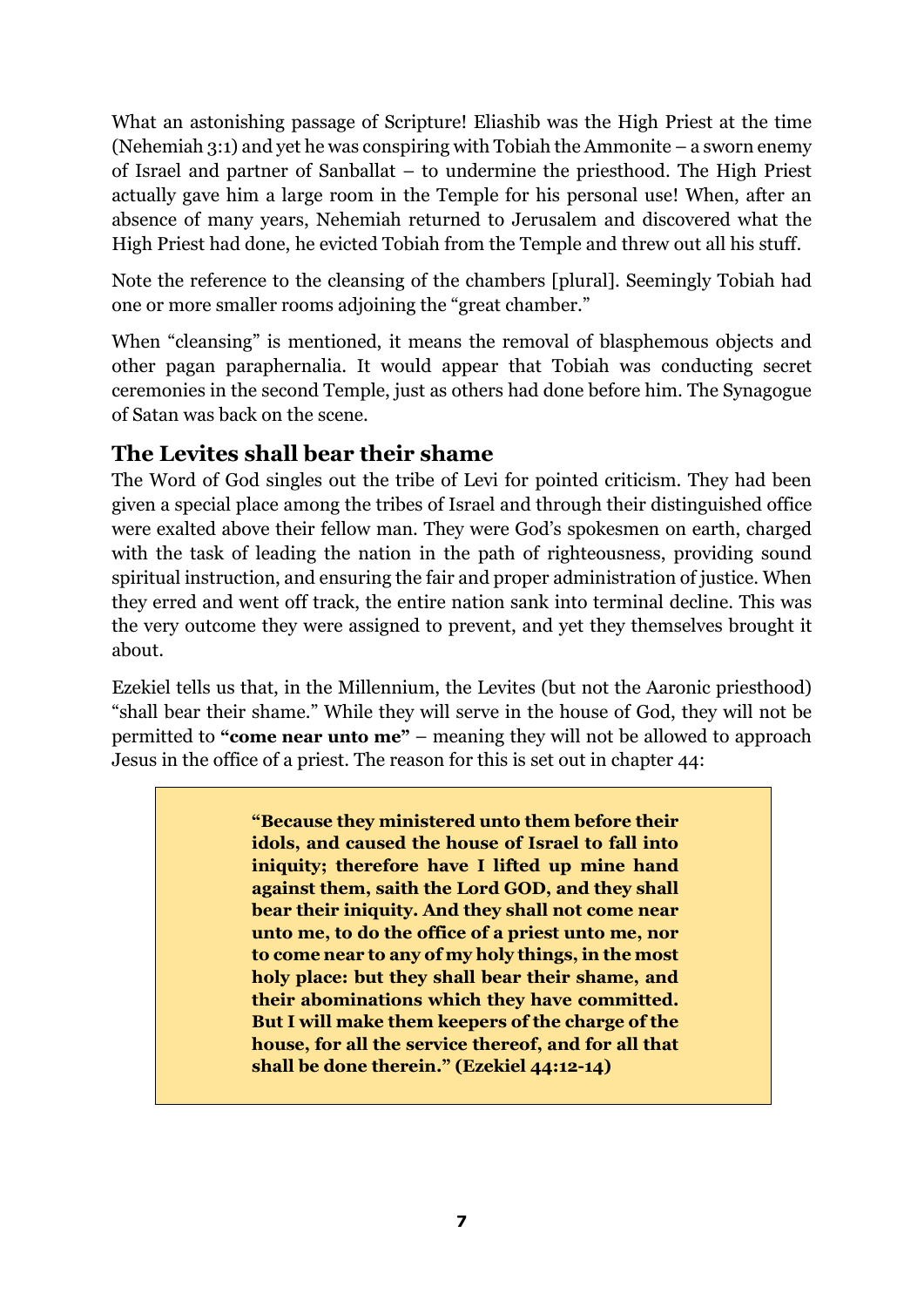# **Child of Hell**

We are familiar with the vehement denunciations which Jesus directed at the scribes and Pharisees. He did not do so because they were narrow, legalistic and unloving, but because their whole being was dedicated to preventing the common people from finding and entering the kingdom of heaven:

> **"But woe unto you, scribes and Pharisees, hypocrites! for ye shut up the kingdom of heaven against men: for ye neither go in yourselves, neither suffer ye them that are entering to go in." (Matthew 23:13)**

The Lord even describes them as children of hell and implies that they were working to increase their numbers and the control they exercised over the nation:

> **"Woe unto you, scribes and Pharisees, hypocrites! for ye compass sea and land to make one proselyte, and when he is made, ye make him twofold more the child of hell than yourselves." (Matthew 23:15)**

'Children of hell' aptly describes the Synagogue of Satan

# **The attacks in Apostolic times**

The Apostle Paul was referring to these agents of darkness when he warned of the "grievous wolves" who would enter into the church after he had gone:

## **"For I know this, that after my departing shall grievous wolves enter in among you, not sparing the flock." (Acts 20:29)**

Note the metaphor he chose. Wolves hunt in packs and work together. Each one plays his or her role. They literally "conspire" to chase down, exhaust, and trap their prey. This is the strategy employed from time immemorial by the Synagogue of Satan.

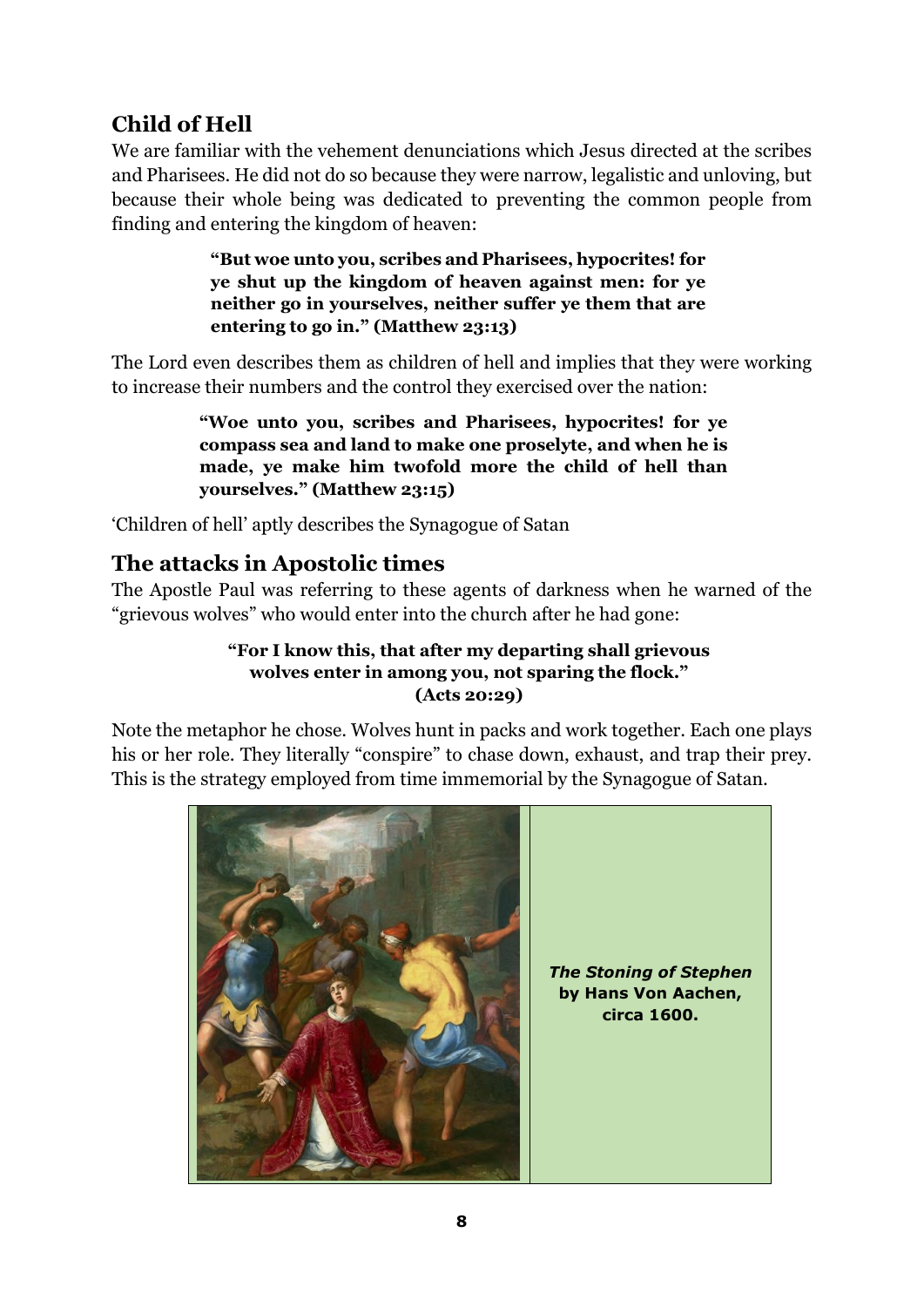During the entire Apostolic period, which ran from about 30 AD to 95 AD, the saints were oppressed by the Synagogue of Satan. The Apostle Paul himself was a pawn in their game until he met the Lord on the road to Damascus.

The Word of God furnishes many details about this period of oppression, not only to relate what happened generally, but to show us the methods that the Enemy was using, and would continue to use, in order to undermine the church. Again and again we see a hidden hand at work, relentlessly goading the civil authorities to deal harshly with the saints. In we examine the pattern of hostile behavior we can see how relentless it was:

## *Stoning to death of Stephen*

**"And cast him out of the city, and stoned him: and the witnesses laid down their clothes at a young man's feet, whose name was Saul." (Acts 7:58)**

## *Execution of James, brother of John*

**"And because he saw it pleased the Jews, he proceeded further to take Peter also. (Then were the days of unleavened bread.)" (Acts 12:3)**

## *Imprisonment and intended execution of Peter*

**"And when he [i.e. Herod] had apprehended him, he put him in prison, and delivered him to four quaternions of soldiers to keep him; intending after Passover to bring him forth to the people." (Acts 12:4)**

#### *Paul in Damascus*

**"And after that many days were fulfilled, the Jews took counsel to kill him: But their laying await was known of Saul. And they watched the gates day and night to kill him. Then the disciples took him by night, and let him down by the wall in a basket." (Acts 9:23-25)** 

## *Paul in Antioch of Pisidia*

**"But when the Jews saw the multitudes, they were filled with envy, and spake against those things which were spoken by Paul, contradicting and blaspheming." (Acts 13:45)** 

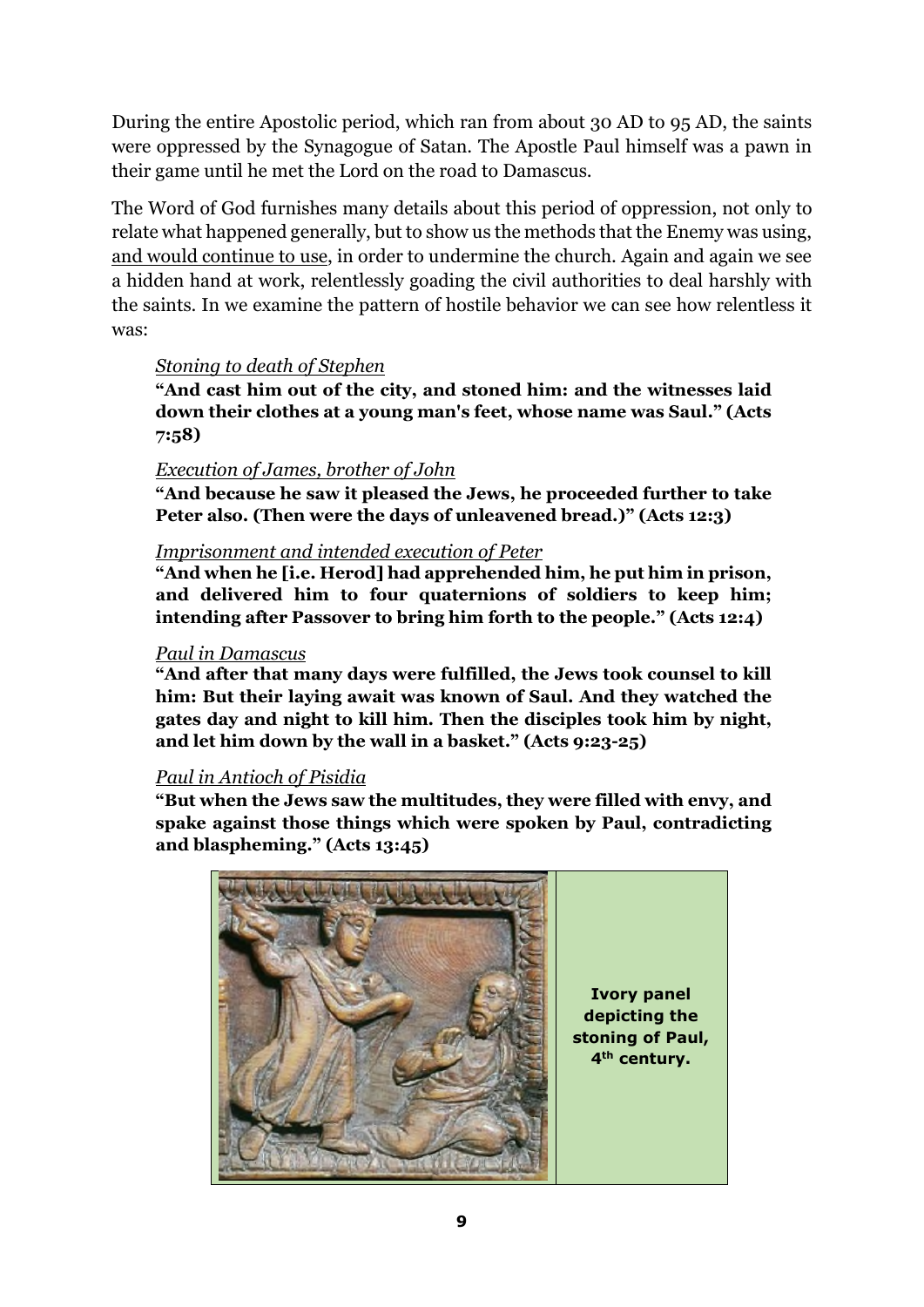**"But the Jews stirred up the devout and honourable women, and the chief men of the city, and raised persecution against Paul and Barnabas, and expelled them out of their coasts." (Acts 13:50)** 

#### *Paul in Iconium*

**"But the unbelieving Jews stirred up the Gentiles, and made their minds evil affected against the brethren." (Acts 14:2)**

**"And when there was an assault made both of the Gentiles, and also of the Jews with their rulers, to use them despitefully, and to stone them..." (Acts 14:5)** 

#### *Paul in Lystra of Lycaonia*

**"And there came thither certain Jews from Antioch and Iconium, who persuaded the people, and, having stoned Paul, drew him out of the city, supposing he had been dead." (Acts 14:19)**

#### *Paul in Thessalonica*

**"But the Jews which believed not, moved with envy, took unto them certain lewd fellows of the baser sort, and gathered a company, and set all the city on an uproar, and assaulted the house of Jason, and sought to bring them out to the people." (Acts 17:5)**

#### *Paul in an unspecified part of Greece*

**"And there abode three months. And when the Jews laid wait for him, as he was about to sail into Syria, he purposed to return through Macedonia." (Acts 20:3)**

#### *Paul in Jerusalem – in the Temple*

**"This man was taken of the Jews, and should have been killed of them: then came I with an army, and rescued him, having understood that he was a Roman." (Acts 23:27)**

**"For these causes the Jews caught me in the temple, and went about to kill me." (Acts 26:21)** 

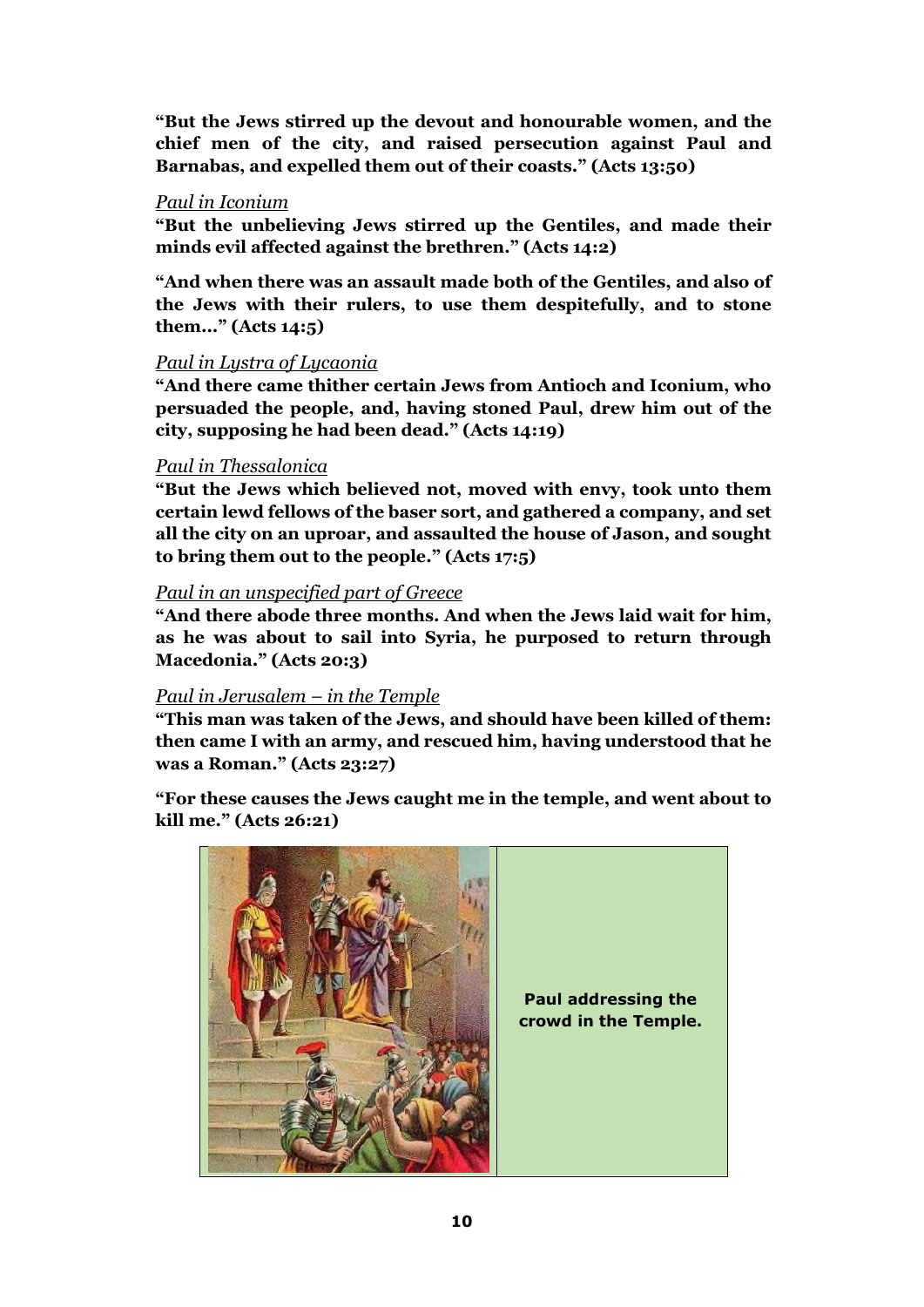*Paul in Jerusalem – after his appearance before the council* 

"...and commanded the chief priests and all their council to appear, and brought Paul down, and set him before them." (Acts 22:30)

**"And when it was day, certain of the Jews banded together, and bound themselves under a curse, saying that they would neither eat nor drink till they had killed Paul. And they were more than forty which had made this conspiracy. And they came to the chief priests and elders, and said, We have bound ourselves under a great curse, that we will eat nothing until we have slain Paul. Now therefore ye with the council signify to the chief captain that he bring him down unto you to morrow, as though ye would enquire something more perfectly concerning him: and we, or ever he come near, are ready to kill him." (Acts 23:12-15)**

*The severe scourging of Paul on 5 occasions*  **"Of the Jews five times received I forty stripes save one." (2 Corinthians 11:24)**

We could include the arrest, harassment and beating of the Apostles, along with the expulsion, imprisonment and execution of the saints, plus the many episodes of civil unrest designed to break up Christian gatherings and bring them into disrepute.

# **The poisonous doctrines of Gnosticism**

When these tactics failed, the Synagogue of Satan devised numerous false versions of Christianity in order to confuse and beguile believers. The various Gnostic sects had a Christian veneer and were led by men who were deeply versed in both Greek philosophy and Babylonian mysticism. Their main purpose was to contest the divinity of Christ and spread the heresy later known as Arianism which alleged that the Son was created by the Father.

# **The Synagogue of Satan betrays the Jews**

The Synagogue of Satan was also busy enslaving the Jews. It did this by fomenting intense opposition to the Roman occupation and urging the masses to rise up against them. This was obviously suicidal since the Romans could draw on limitless manpower from across the Empire, while the Jews were certain to suffer great losses through attrition and starvation. They had no allies or resources to call upon.

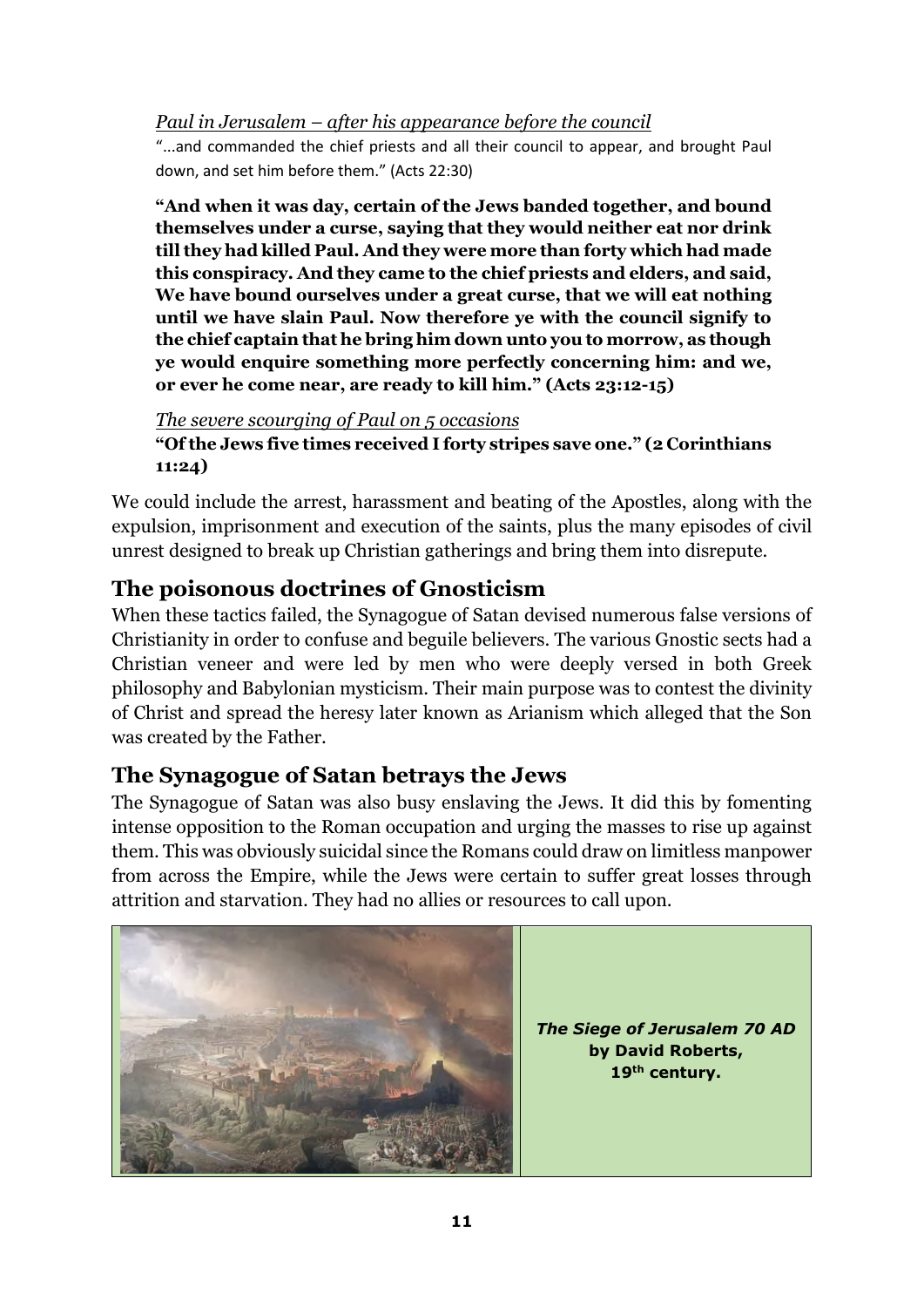The aim was to deny the nation of Israel the ability to practice their religion. Without the Temple and the sacrificial feasts, they were in complete disarray. The Levitical priesthood had been torn asunder. The only thread of hope was the intellectual continuity offered by the Rabbis. By leaning on these men they lost their already tenuous connection with God.

Jesus warned, **"...be not ye called Rabbi..." (Matthew 23:8)**, but from the fall of the Temple in 70 AD the Jews came more and more under the control of the Rabbis. They had nothing else to cling to, no other way to express their religion except in accordance with the Talmudic rules and regulations issued by the all-powerful Rabbis. For those who wanted something more, the Synagogue of Satan would offer the magic and mysticism of Kabbalah. In this way the Synagogue of Satan enslaved the Jewish nation and kept them in bondage to the present day.

# **The institutional Church in Rome**

Meanwhile, having survived terrible persecution from successive Roman emperors, very likely at the instigation of wealthy Jewish merchants and financiers based in Rome, the church was given, not only legitimacy, but political power under Roman law. Having failed to destroy it from without, the Synagogue of Satan would try instead to subvert it from within. This proved to be an awesomely complicated task. Great defenders of the faith opposed them at every step. Nevertheless, the soft carapace of Roman Christianity hardened bit by bit into a massive political institution which controlled most of Europe.



**Benedictine monks singing the office, 15th century.** 

The main weapon directed against the church during the first millennium was false doctrine. Choice heresies were devised and promulgated. Representatives of the church had to meet from time to time in synods and councils to denounce these heresies and declare the official church position in relation to each. While she was fighting off these high profile attacks the church of Rome was leaning more and more on her own authority and lost sight of Scripture as the sole foundation of truth. The gospel of grace was replaced with salvation by works, and men in their millions bowed down before idols.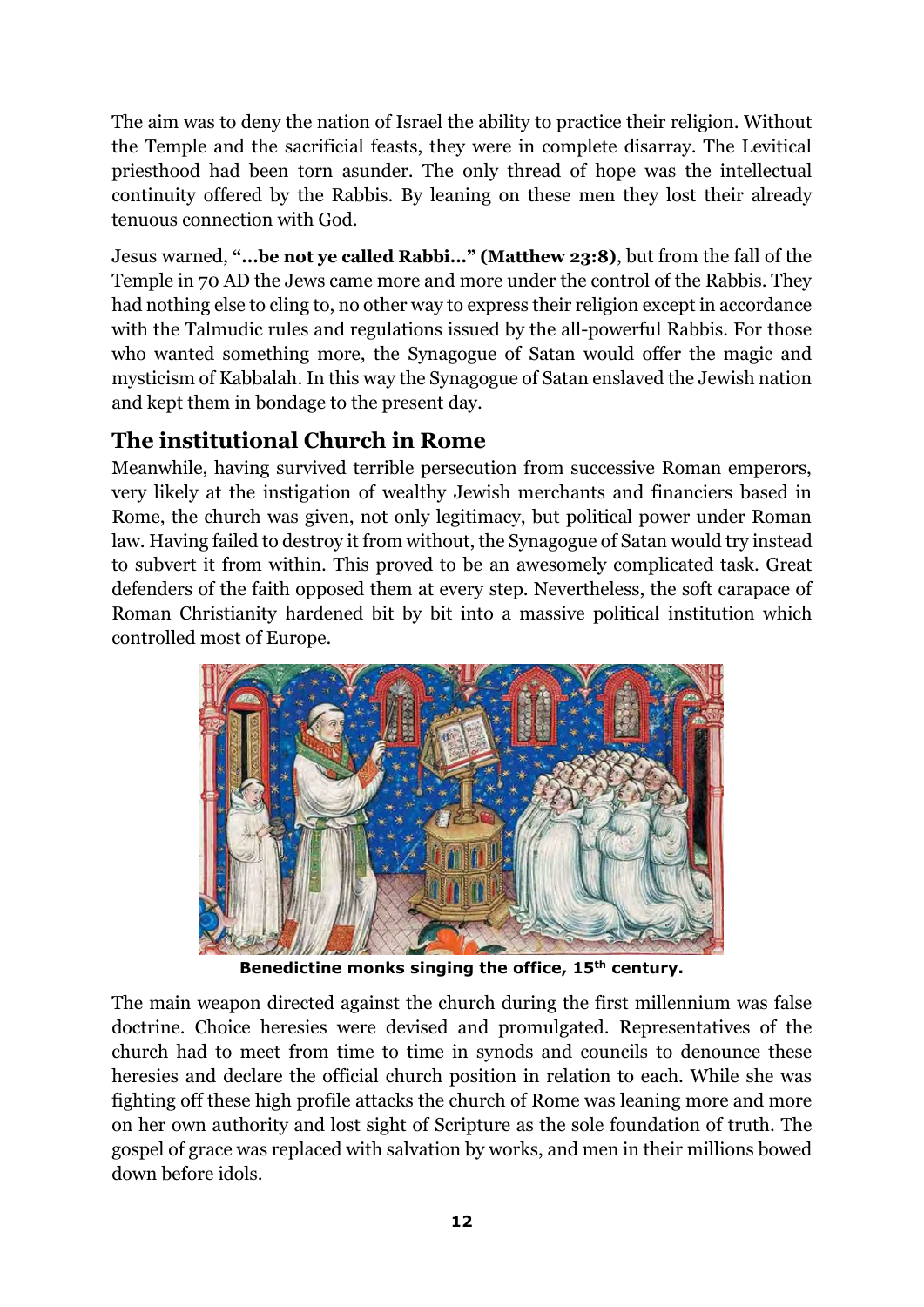Today the Synagogue of Satan likes to boast that it brought about the Reformation in order to break up the Catholic Church and make it easier to manage (See *Jewish Influence on Christian Reform Movements*, by Rabbi Louis Newman, 1925). There is an element of truth in this. They feared the continuation of a monolith which identified so strongly with the Holy Trinity and which, despite its numerous defects and theological anomalies, not to mention the avarice among its bishops and clergy, had proven to be quite resilient. They could have assassinated Martin Luther but the work he was doing was deemed useful to them in the long run. They also approved of the Judaized version of Christianity taught by Calvin, where salvation was determined solely by the sovereign will of God.



## **The arrival of Freemasonry**

What they did not appreciate was the power of God's Word! They had scorned it themselves for so long that they couldn't imagine it would have much impact on a hoard of Gentiles, but it did! When the Bible became available to the common man, it lit up the skies across Europe, creating far more problems for the Synagogue of Satan than its leaders had anticipated. At the end of the day they succeeded in retaining control by means of a devious institution which they spread in great secrecy across Europe and used it, year after year, to subvert tens of thousands of educated men of influence. The lodges of Freemasonry became an invisible 'church' which, unknown to many of its members, worshipped the god of this world. Much of the great work that Christianity would have done in the wake of the Reformation was snuffed out by the darkness and scepticism spread by Masonic sophistry and lies.

Freemasonry continues to be used to this day by the Synagogue of Satan to siphon off the talents, dedication and good will that would otherwise enrich Christianity and divert them instead to the implementation of Satan's great End Time plan. The damage it has done is immeasurable.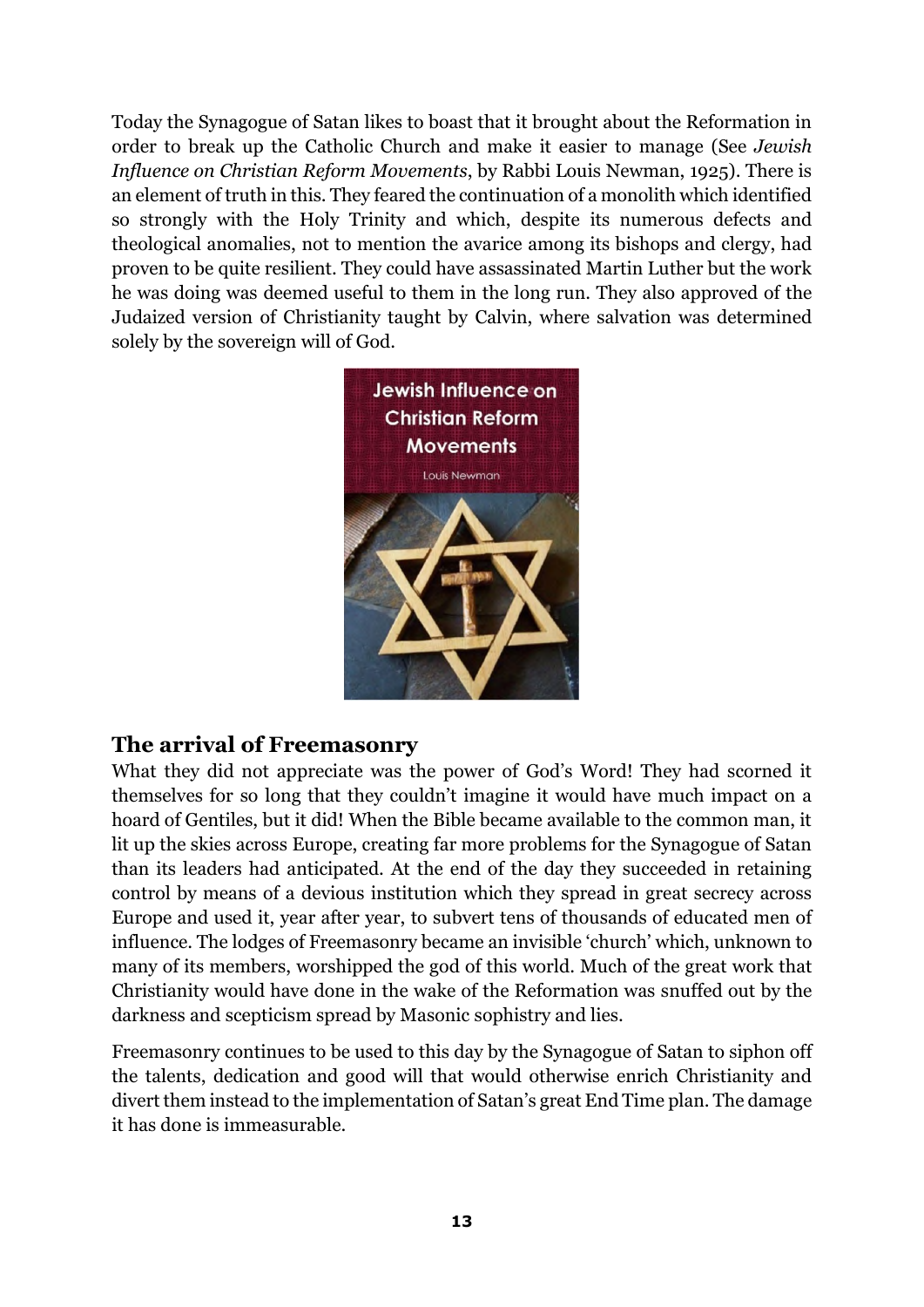Freemasonry is used to control the Jews as well as the Gentiles. There are at least 60 Masonic lodges in Israel, and numerous others around the world where the majority of members are Jewish. Many fraternal organizations are also founded and run by Freemasonry to advance its interests, to shape public opinion, and to enable suitable candidates for Masonic initiation to be identified.



The Synagogue of Satan deploys these various organizations to conceal its own existence. Using its great wealth and its control over the media it is able to continually deflect attention away from its own wicked schemes. No matter how many wars it causes, or how many millions of innocent people are slaughtered in conflicts which it alone nurtured and financed, the public is unable to believe that such a conspiracy exists.

# **The Russian Revolution and the 'Red Terror'**

For those who give no credence to the Protocols of the Elders of Zion, there nonetheless exists a wealth of historical evidence to show that the Russian Revolution and its horrific aftermath was entirely a product of the Synagogue of Satan. Thousands of Jewish radicals were shipped in from New York and various European countries to swell the ranks of the "rebels" in St Petersburg and other cities, while Jewish-owned banks in New York provided all the necessary finance. The Russian populace, who were mostly Orthodox Christians, didn't want a revolution, just far-reaching social reform. As the New World Encyclopedia says:

"Some historians believe that Red Terror was necessary for Bolsheviks to stay in power because they had no popular support. Bolsheviks received less than one quarter of the vote in elections for the Constituent Assembly held soon after the October Revolution. Massive strikes by Russian workers were "mercilessly" suppressed during the Red Terror."

https://www.newworldencyclopedia.org/entry/Red\_Terror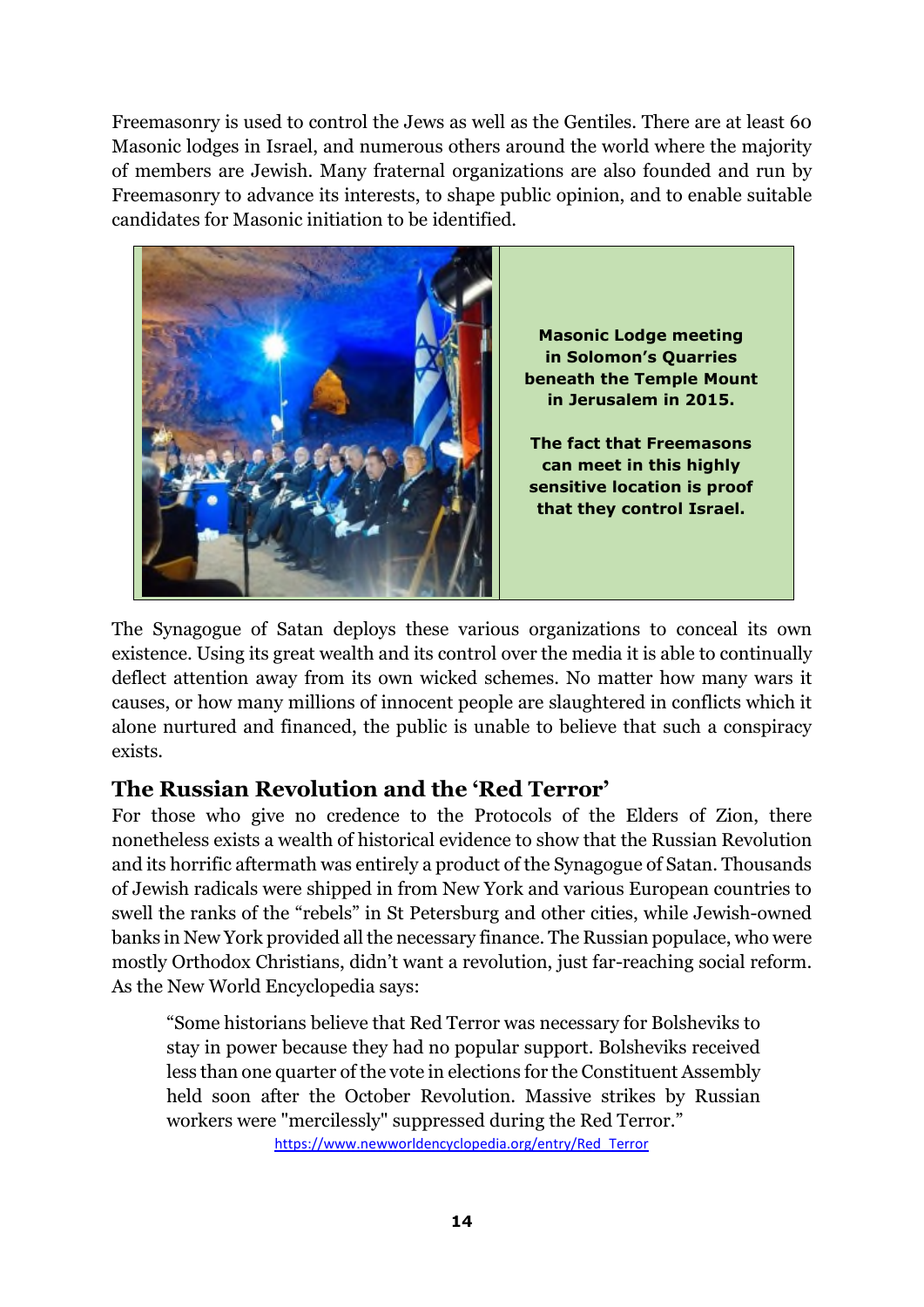The revolution had been planned for a long time by Marxist extremists, with the financial support of the Synagogue of Satan. They were determined to make it succeed, no matter what it might cost in human suffering and lives lost. Lenin's right-hand man stated this clearly in a speech in September 1918:

"To overcome our enemies we must have our own socialist militarism. We must carry along with us 90 million out of the 100 million of Soviet Russia's population. As for the rest, we have nothing to say to them. They must be annihilated."

- Grigory Zinoviev [Born Hirsch Apfelbaum]

A truly chilling statement of intent, and one which they proved they would carry through by granting the necessary 'legal' authority to a murderous organization known as the Cheka. This was the infamous 'Red Terror' declaration. It inaugurated a gruesome bloodbath which was designed the terrify the Russian people, overthrow all existing traditions and institutions, smash churches, and murder anyone whom they thought might possibly oppose them.



Here is how Aleksandr Solzhenitsyn described the Cheka:

"The Cheka ("Extraordinary Commission," *Che-Ka*) was established in December 1917. It instantly gained strength and by the beginning of 1918 it was already filling the entire populace with mortal fear. In fact, it was the *Cheka* that started the "*Red Terror"* long before its beginning was officially announced on September 5, 1918. The Cheka practiced terror from the moment of its inception and continued it long after the end of the Civil War. By January of 1918, the Cheka was "enforcing the death penalty *on the spot*  without investigation and trial." Then the country saw the snatching of hundreds and later thousands of absolutely innocent *hostages*, their mass executions at night or mass drowning in whole barges."

- *Two Hundred Years Together*, 2003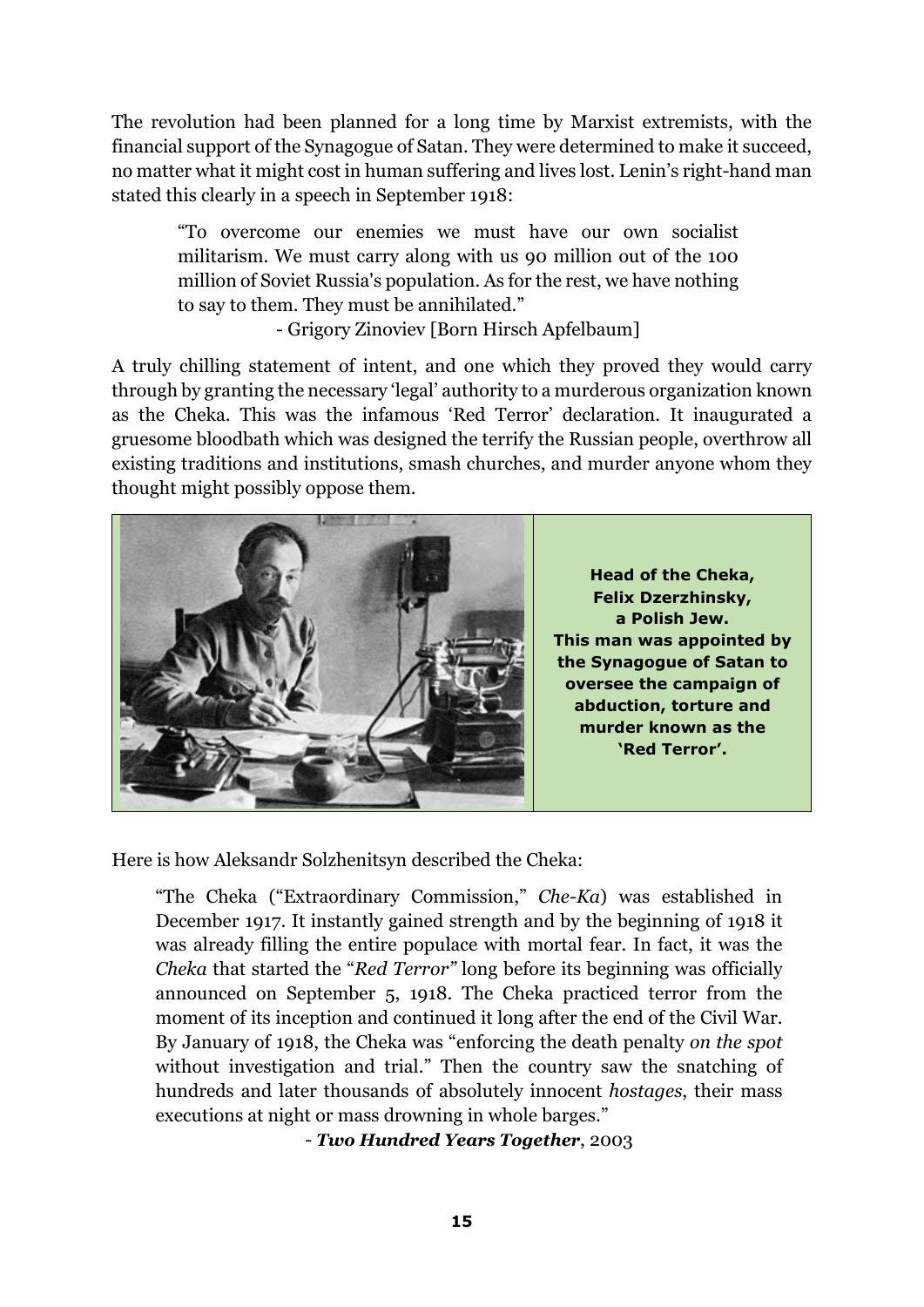Some historians put the total number of civilians murdered by the Cheka at 50,000 or so, but this is a shameful under-estimate. A respected Russian historian, Sergei Volkov, believes the true figure is closer to two million. An article by Erin Blakemore in the *National Geographic* (2 September 2020) suggested a total in excess of one million:



"We are not waging war against individual persons," said Cheka leader Martyn Latsis. "We are exterminating the bourgeoisie as a class." He encouraged his fellow Cheka members to lash out at people suspected of being sympathetic to the bourgeoisie instead of looking for evidence that they had actually acted against the Soviets. Within months, the Cheka executed at least 10,000 people. Thousands more were placed in camps that were liquidated in frequent massacres.

The death toll of the Red Terror may have been much larger – by some accounts, up to 1.3 million may have been its victims. However, due to secrecy, censorship, and the summary nature of many of the executions, the true extent of the Red Terror will likely never be known.

> https://www.nationalgeographic.com/history/article/redterror-set-macabre-course-soviet-union

# **The Cheka was controlled by Jewish leaders**

The Red Terror campaign, which was directed from the start by the Jewish leaders in charge of the Cheka, was viciously anti-Christian:

> Members of the clergy were subjected to particularly brutal abuse. According to documents cited by the late Alexander Yakovlev, then head of the Presidential Committee for the Rehabilitation of Victims of Political Repression, priests, monks and nuns were crucified, thrown into cauldrons of boiling tar, scalped, strangled, given Communion with melted lead and drowned in holes in the ice. An estimated 3,000 were put to death in 1918 alone.

https://www.newworldencyclopedia.org/entry/Red\_Terror

On 7 November 1923, the Edinburgh newspaper, *The Scotsman*, published an informed estimate of the numbers murdered by the Cheka in the Red Terror: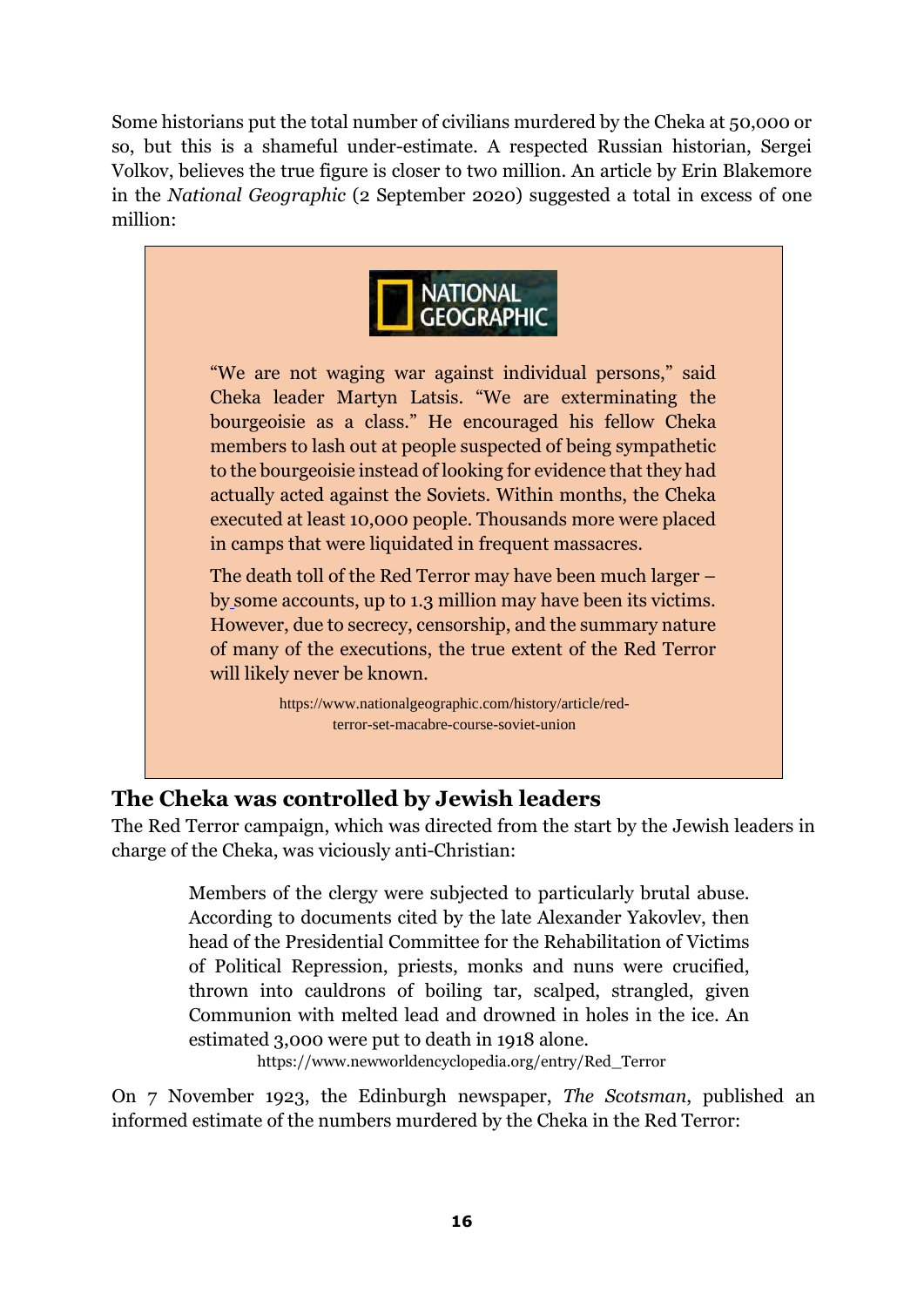28 bishops in the Russian Orthodox Church; 1,219 priests in the Russian Orthodox Church; 6,000 professors and teachers; 9,000 doctors; 54,000 military officers; 260,000 soldiers; 70,000 policemen; 12,950 landowners; 355,250 'intellectuals' (academics, writers, journalists etc); 193,290 factory workers; and 215,000 farm workers. [Total: 1,176,737 (estimate)]

# **The Red Terror was ordered by the Synagogue of Satan**

To understand this savagery – torture and murder on a bestial scale – we must step back and assess what the Synagogue of Satan wanted to achieve. Many high-ranking Communists were deeply shocked by what the Cheka was doing and tried to have it stopped, but they were over-ruled by Lenin and others. The philosophy of 'Communism' was designed by the Synagogue of Satan to beguile the masses and make them believe a "glorious" revolution would lead to worldwide peace and prosperity for all. Senior communists who were disturbed by what the Cheka was doing tried to rationalize it in the usual way – 'the end justifies the means' – and failed to intervene.

The Russian Revolution is generally seen by many historians as a 'Jewish' revolution, but the Jews in question were effectively handpicked for the task and did not represent the generality of Jews in the Russian Empire. The brainwashing and selection was made possible by a system that had been used for centuries to control the Jews.

The Synagogue of Satan had established in each region of the Empire a powerful governing body known as the Kahal which dictated all policy and decision-making in religious, legal and communal affairs. The Jewish ruling elite used the Kahal system to exploit and oppress their fellow Jews. Solzhenitsyn quotes and paraphrases, in *Two Hundred Years Together*, a description of this two-tier system written by a modern Jewish historian:

> All the anger that enlightened Jews felt against the ossifying Talmudic tradition became stronger in the middle of the 19<sup>th</sup> century: "The representatives of the ruling class of Jewry staked everything on persuading the [Russian] administration of the necessity to maintain this centuries-old institution [i.e. the Kahal], which reflected the interests both of the Russian power and of the ruling Jewish class"; "the Kahal, in conjunction with the Rabbis, held all the power and not seldom, abused it: it misappropriated public funds, trampled the rights of the poor, arbitrarily increased taxes and wreaked vengeance on personal enemies." At the end of the 18<sup>th</sup> century the Governor of one the administrative regions attached to Russia wrote in his report: "The rabbis, the spiritual Council and the Kahal, 'which are knitted closely together, hold all things in their hand and lord it over the conscience of the Jews, and in complete isolation rule over them, without any relation to the civil order.'"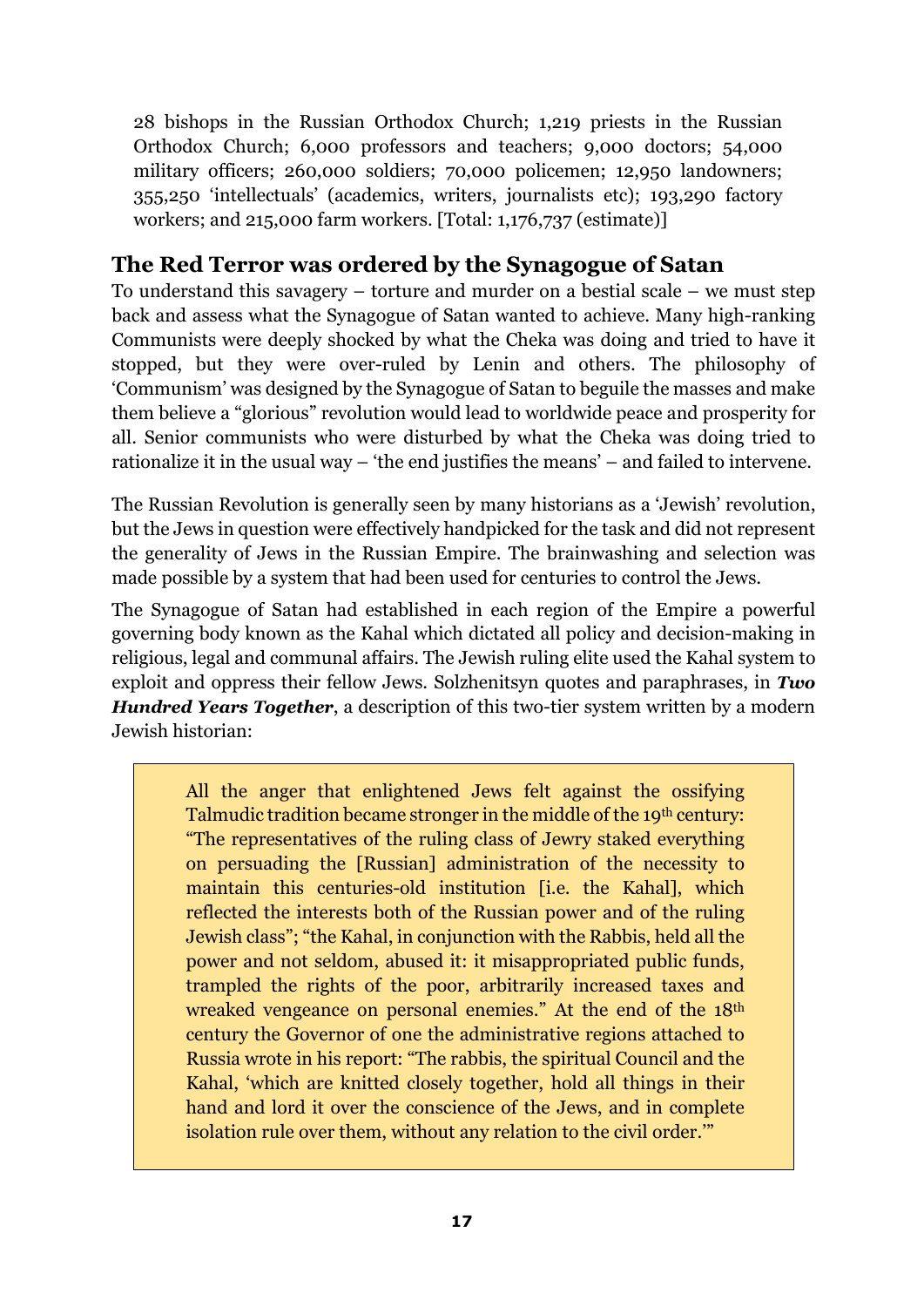Lacking popular support, the Revolution could succeed only through the use of extreme force. The Cheka became the key instrument that would be used to terrorize, torture, and butcher the Russian people. The Synagogue of Satan decided to place their own members or associates in the highest positions within the Cheka, thus ensuring that the murder and sadism across Russia would continue unabated.



**Some Ukrainian victims of the Cheka, 1919.** 

Solzhenitsyn commented on this as follows:

A contemporary researcher, the first who approached "the problem of the role and place of Jews (and other ethnic minorities) in Soviet machinery," studied declassified archive documents and concluded that "at the initial stage of activity of the punitive agencies during the Red Terror, national minorities constituted approximately 50% of the central Cheka apparatus, with their representation in the major posts reaching 70%." The author provides September 25, 1918 statistical data: among the ethnic minorities – numerous Latvians and fairly numerous Poles – the Jews are quite noticeable, especially among "major and active Cheka officials," that is commissars and investigators. For instance, among the "investigators of the Department of Counter-Revolutionary Activities – the most important Cheka department – half were Jews."

*– Two Hundred Years Together*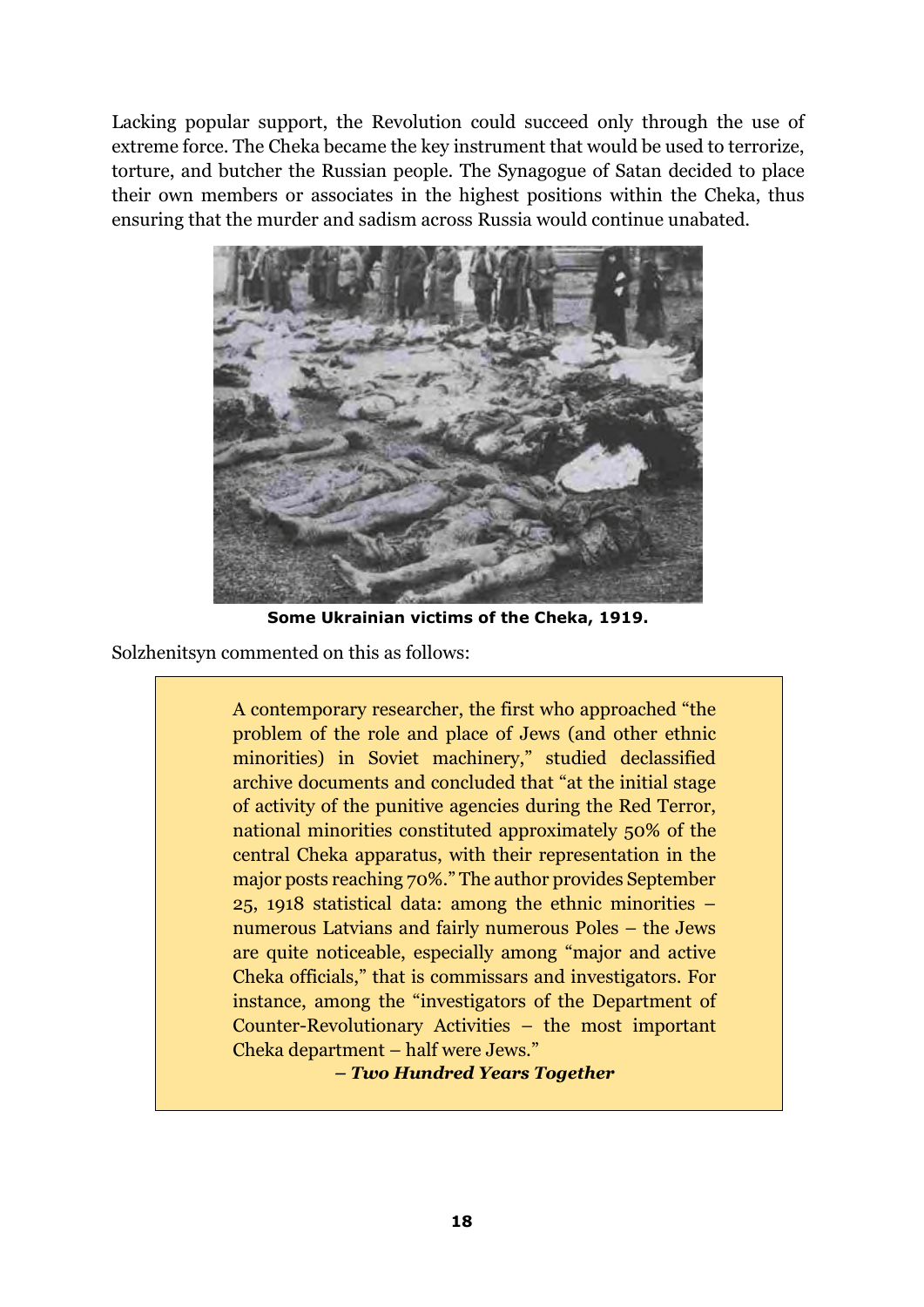

It was through this Jewish occupation of the highest posts in the Cheka that "the Russian populace generally regarded the new terror as 'Jewish terror'" (Solzhenitsyn). No doubt the Synagogue of Satan would have preferred to conduct its terrible work in a less visible way, but it couldn't risk losing this immensely valuable geopolitical prize. A vast Empire was about to fall into its hands, so, for possibly the first time in modern history, it allowed the public to discern – if they cared to look – the wicked hand of the Satanic cabal that controlled Jewry. They knew, in any event, that the Jews as a whole would get the blame and not the small band of scheming demons living among them.

# **The Synagogue of Satan hates the Jews**

The Synagogue of Satan poses as great a threat to Jews as it does to Gentiles. Indeed, the threat to the Jews is even greater because, unlike the Jews, the Gentiles have not been judicially blinded "in part" to the truth of God's Word (Romans 11:25). They are more spiritually disposed to the gospel of Christ and, where they have turned to Jesus as their Savior, they are no longer faced with the threat of perdition. The Messiah whom the Jews rejected is the same Messiah who saved the born-again Gentiles:

## **"Strangers shall submit themselves unto me: as soon as they hear, they shall be obedient unto me." (2 Samuel 22:45).**

For nearly three millennia the prince of this world has been using the Synagogue of Satan to oppress the Jews and keep them from recognizing their Messiah. Their whole nation is currently under the judgment of God. However, Jesus has promised that, when they call upon him in their distress  $-$  as a nation, with godly sincerity  $-$  he will answer their call. Not only that, he will return to earth in great fury and destroy their enemies:

## **"For I say unto you, Ye shall not see me henceforth, till ye shall say, Blessed is he that cometh in the name of the Lord." (Matthew 23:39)**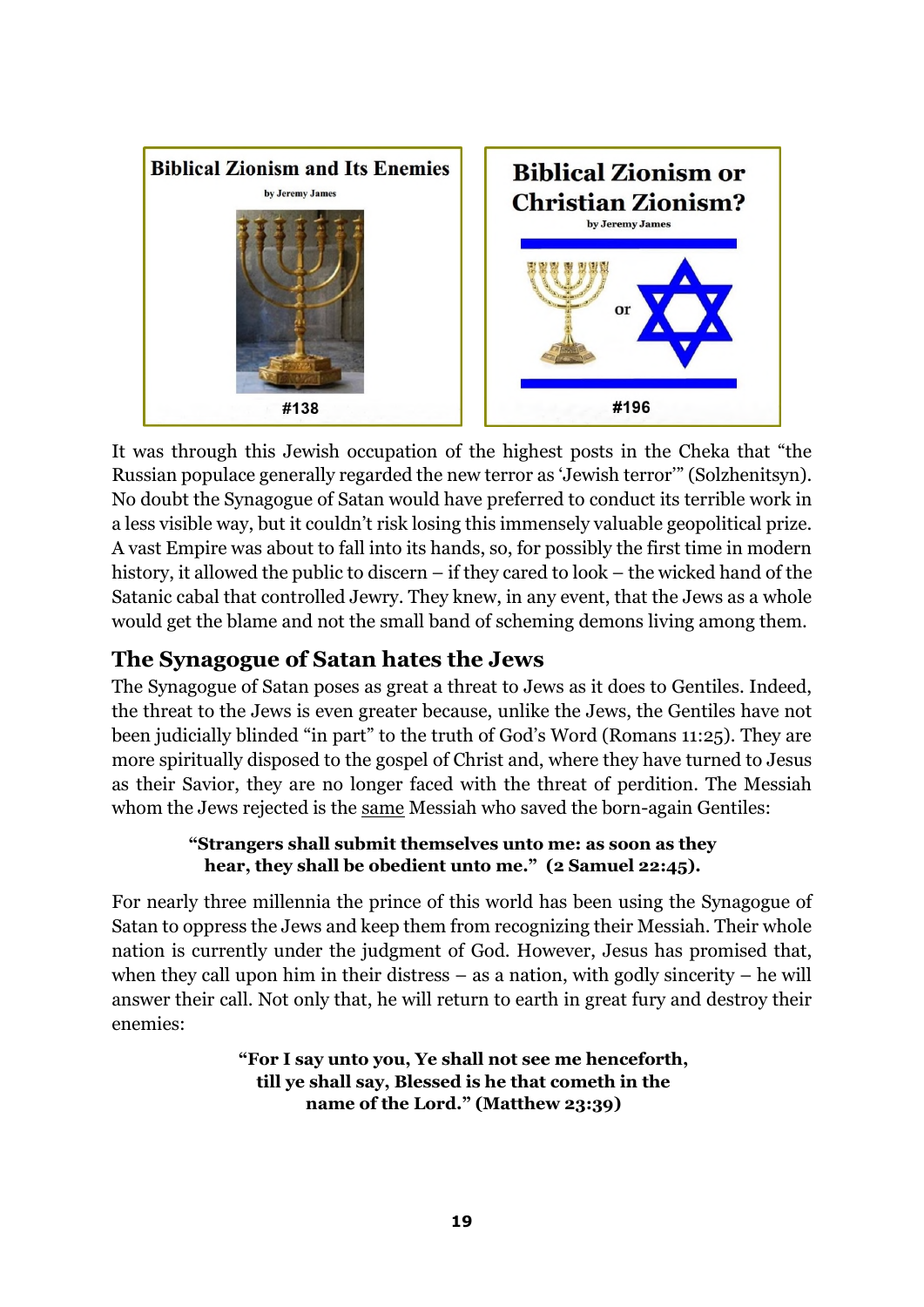Satan knows the Lord will keep his promise. Therefore his primary goal is to secure – with one brutal worldwide blow – the annihilation of the Jews. He is relying on its ferocity and its suddenness to destroy them before they have time, as a nation, to call on Jesus.



Many commentators see a strong overlap between the program known as Zionism and the Synagogue of Satan. When discussing this relationship they nearly always fail to distinguish between Biblical Zionism, which concerns the fulfilment of God's Word as it pertains to Israel, and Secular Zionism, which envisages the triumphant imposition of Masonic hegemony on a world ruled by their false messiah, the Antichrist.

Secular Zionism is dedicated to assisting Satan in the accomplishment of his goal to rule the world from Jerusalem: **"I will sit also upon the mount of the congregation, in the sides of the north" (Isaiah 14:13)**.

Since we have examined the nature of Biblical Zionism in previous papers, we will not discuss it further in this one. Our only concern at this point is to show that Secular Zionism tries to impersonate, to the greatest extent possible, the prophetic path of Biblical Zionism. It is a dangerous Satanic counterfeit which has managed to date to deceive millions of evangelical Christians.

# **The true nature of Secular Zionism**

We recently came across a text which shows beyond doubt the true nature of Secular Zionism. Material like this is difficult to obtain because the Synagogue of Satan takes the utmost care to cover its tracks and conceal its intimate involvement in world affairs. The text in question may be found on pages 37-39 of a book published in Germany in 1915.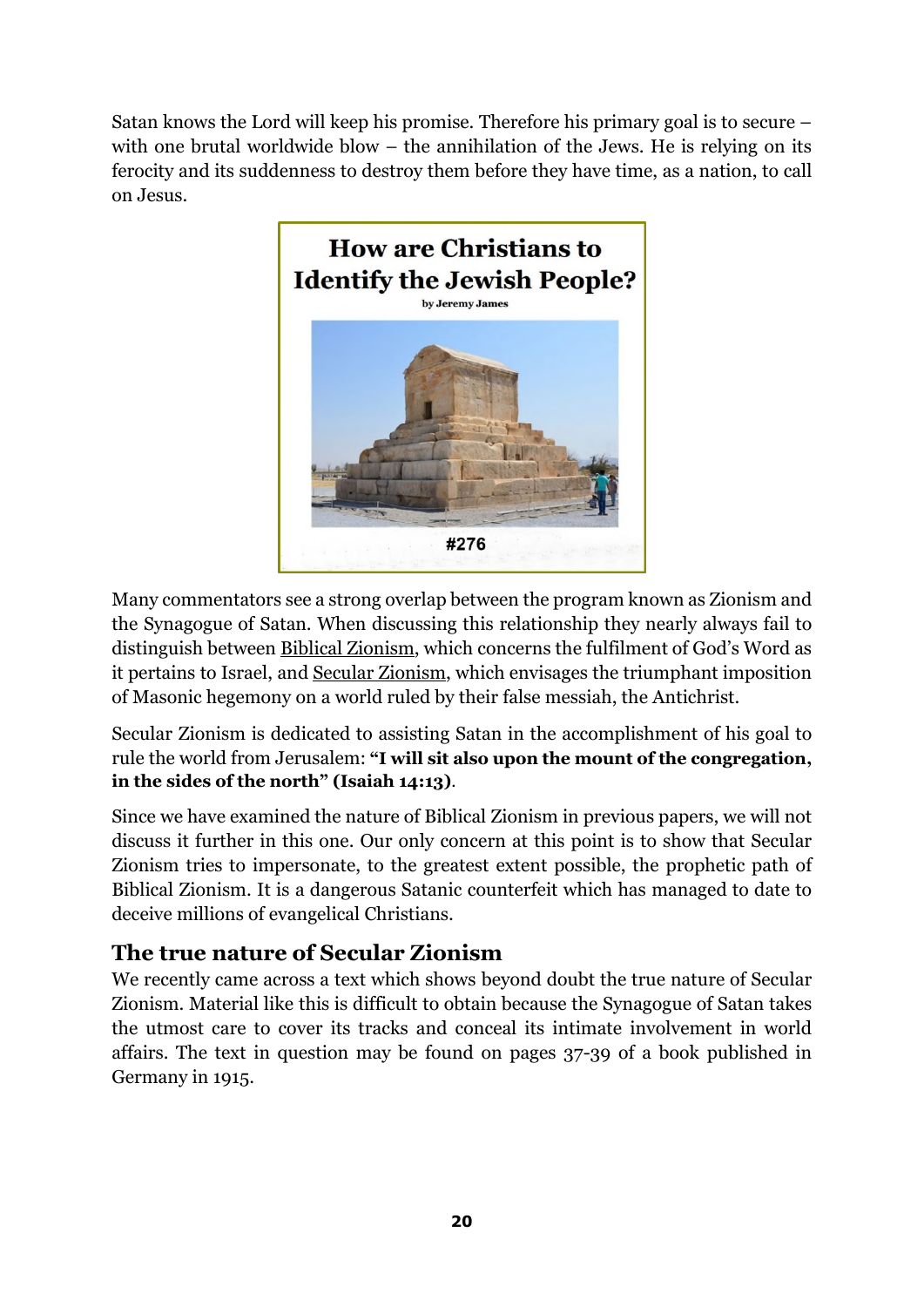

Before we examine the text, we will look first at its author, Nahum Goldmann (1895- 1982). Goldmann was a founder of the World Jewish Congress in 1936 and its president from 1951 to 1978. The World Jewish Congress is the coordinating body for many Jewish organizations outside of Israel. He was also president of the World Zionist Organization from 1956 to 1968. Goldmann was a prominent figure in Jewish affairs for almost half a century and enjoyed close personal contact with many senior political figures on the world stage. According to Britannica.com, "Goldmann declined to take office in the government of Israel when the state was proclaimed in 1948, but in 1952, acting as plenipotentiary of Prime Minister David Ben-Gurion, he negotiated with West German Chancellor Konrad Adenaur a reparations agreement that resulted in payments of some \$822 million to Israel and the Jewish survivors of the Holocaust."

As you read the text by Goldmann, please bear in mind that it encapsulates the political philosophy of a man who shaped in a fundamental way the mission and objectives of Secular Zionism (A longer version of the extract may be found in **Appendix A)**:

> The meaning and the historical mission of our time can be summed up in one [statement]: its task is to reorganize cultural mankind, to put a new social system in place of the one that has prevailed until now...

> All adjustments and reordering now consist of two things: in the destruction of the old order and the reconstruction of the new. First of all, all border posts, regulatory barriers and labels of the previous system must be removed and all elements of the system that are to be reorganized must be disassembled as such, on an equal footing with one another. Only then can the second, the reorganization of these elements, be started.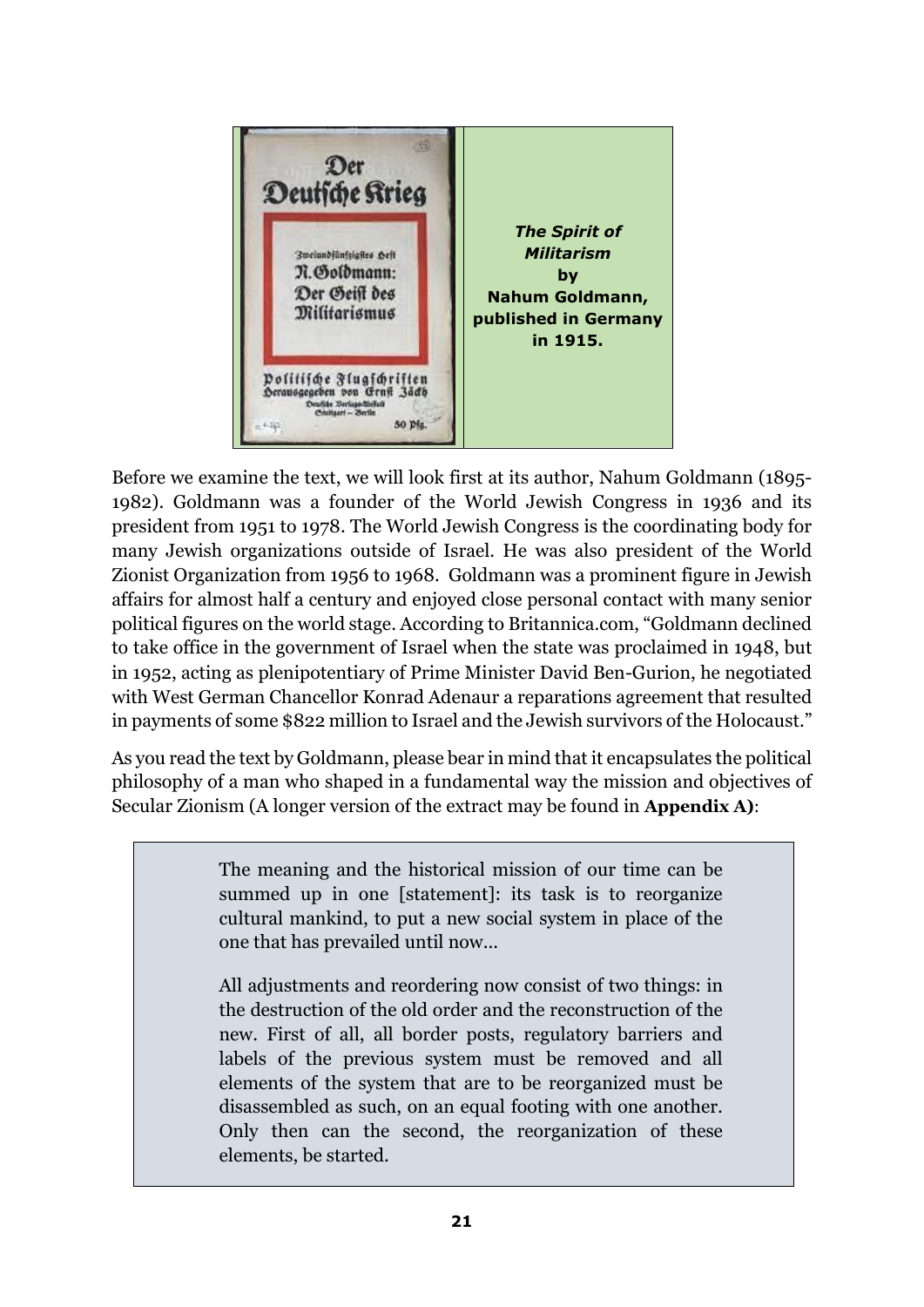Thus, the first task of our time is destruction: all social stratifications and social formations created by the old system must be destroyed, individuals must be torn out of their ancestral milieus; no tradition may be considered sacred any longer; old age [*pertaining to traditional institutions*] is regarded only as a sign of illness; the slogan is: what was, must go...

The militaristic spirit will complete the work. Its principle of uniformization will carry out the negative task of the time completely: when all members of our cultural circle are uniformed as soldiers of our cultural system, this one task will be solved.

But only then the other, greater and more difficult task arises: the construction of the new order. The links, which are now torn out of their old roots and stratifications and lie around disorderly, anarchically, must be closed into new formations and categories; if in the solution of the first task all were at first declared equal, now men must again be divided and differentiated: a new pyramidal, hierarchical system must be established....

It is not origin and name, not fortune and power that decide, but the talent to rule. In an army organized entirely according to the demands of militarism, there would be only one criterion for promotion: ability to command and lead. In the society that the militaristic spirit will rebuild, the same point of view will prevail: whoever is capable of ruling will rule.

But when both these things have been accomplished, the old system smashed and the new order established, then a third thing has to be done, without which this whole work would be incomplete, through which only the new order will prove to be superior to the old, to be the higher one: it will be necessary now to form the new society into a uniform, closed organism.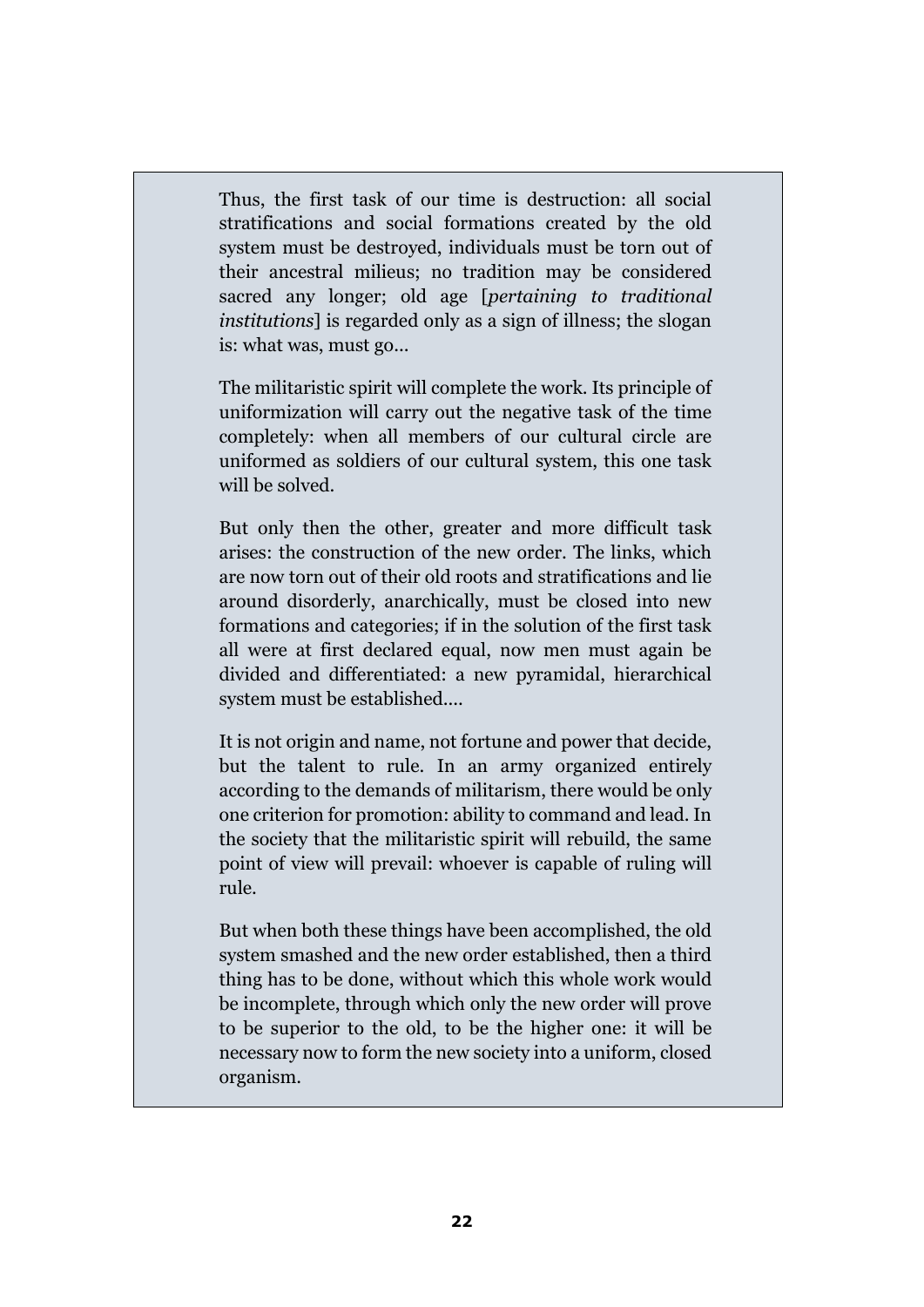# **Goldmann's totalitarian philosophy**

According to Goldmann, the historical mission of our time is to reorganize mankind, to totally obliterate the old social system and replace it with a completely new one. The destruction of the old order must be carried out before the construction of the new order can commence. Sovereign borders must be removed and all elements of the old system disassembled. "Thus, the first task of our time is destruction: all social stratifications and social formations created by the old system must be destroyed, individuals must be torn out of their ancestral milieus; no tradition may be considered sacred any longer..." This radical transformation will be accomplished by force ("militaristic spirit"). Every citizen, without exception, will be required to conform to the rules of the new system. These rules will be set by those at the top of the hierarchy: "whoever is capable of ruling will rule." The old system will be "smashed" and old norms and values "torn out." A state of anarchy will prevail for a while as the new system is being constructed. This new society will be a "uniform, closed organism" where everything is controlled and regulated by the state.

This could have been written by Karl Marx. Goldmann dreams of a totalitarian police state where the masses do exactly as they are told by the ruling elite.

There is no room in Goldmann's dystopian nightmare for either Christianity or Judaism. These old institutions will be destroyed – "the slogan is: what was, must go..." The individual will have no choice: "individuals must be torn out of their ancestral milieus..." Independent countries will cease to exist and a One World Government will take control. The militaristic spirit will dictate what is permissible under the New World Order.

Our summary of his views fits perfectly with what the World Economic Forum and the Bilderberg Group are planning to impose on mankind. As a spokesman for the Synagogue of Satan – who possibly spoke out of turn – the young Goldmann told the world what he learned at his mother's knee. This is the plan for a New World Order and it has been in gestation for a long time. Secular Zionism is part of this plan, an engineered future where all god-fearing Christians and Jews will be liquidated.

It is doubtful whether more than 5-10 percent of world Jewry is aligned in some way with this plan. The other 90 percent are merely incidental participants in a terrible game that will end very badly for them.

As Christians we pray that our Jewish friends awaken to the evil in their midst, before it is too late.

**Jeremy James Ireland June 18, 2022**

\_\_\_\_\_\_\_\_\_\_\_\_\_\_\_\_\_\_\_\_\_\_\_\_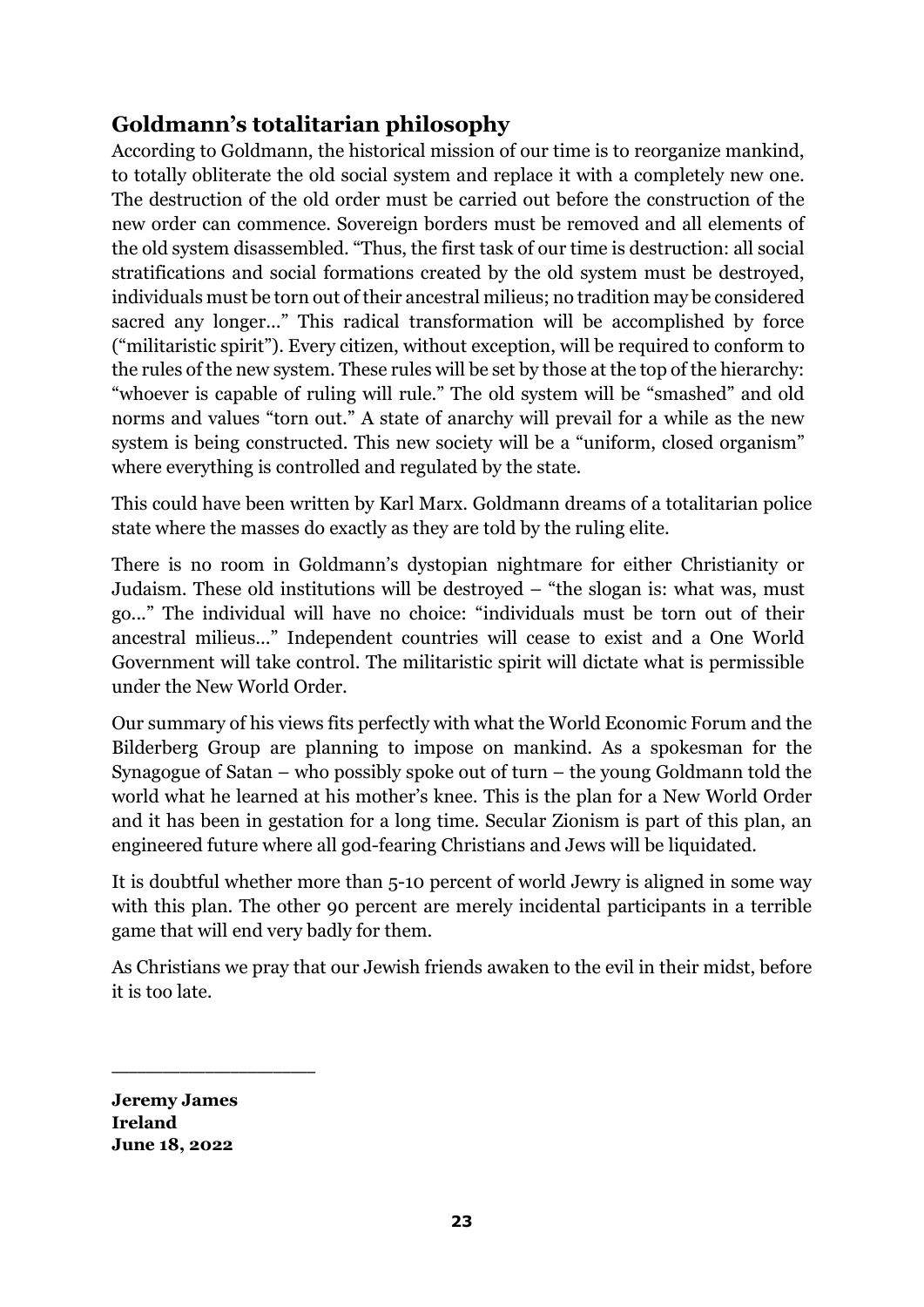## **- SPECIAL REQUEST –**

**Time is running out...** 

Regular readers are encouraged to download the papers on this website for safekeeping and future reference. They may not always be available.

For an easy way to download all papers (over 300), please email me.

We are rapidly moving into an era where material of this kind may be obtained only via email. Readers who wish to be included on a future mailing list are welcome to contact me at the following address:-

**jeremypauljames@gmail.com**

**For further information visit www.zephaniah.eu**

**Copyright Jeremy James 2022**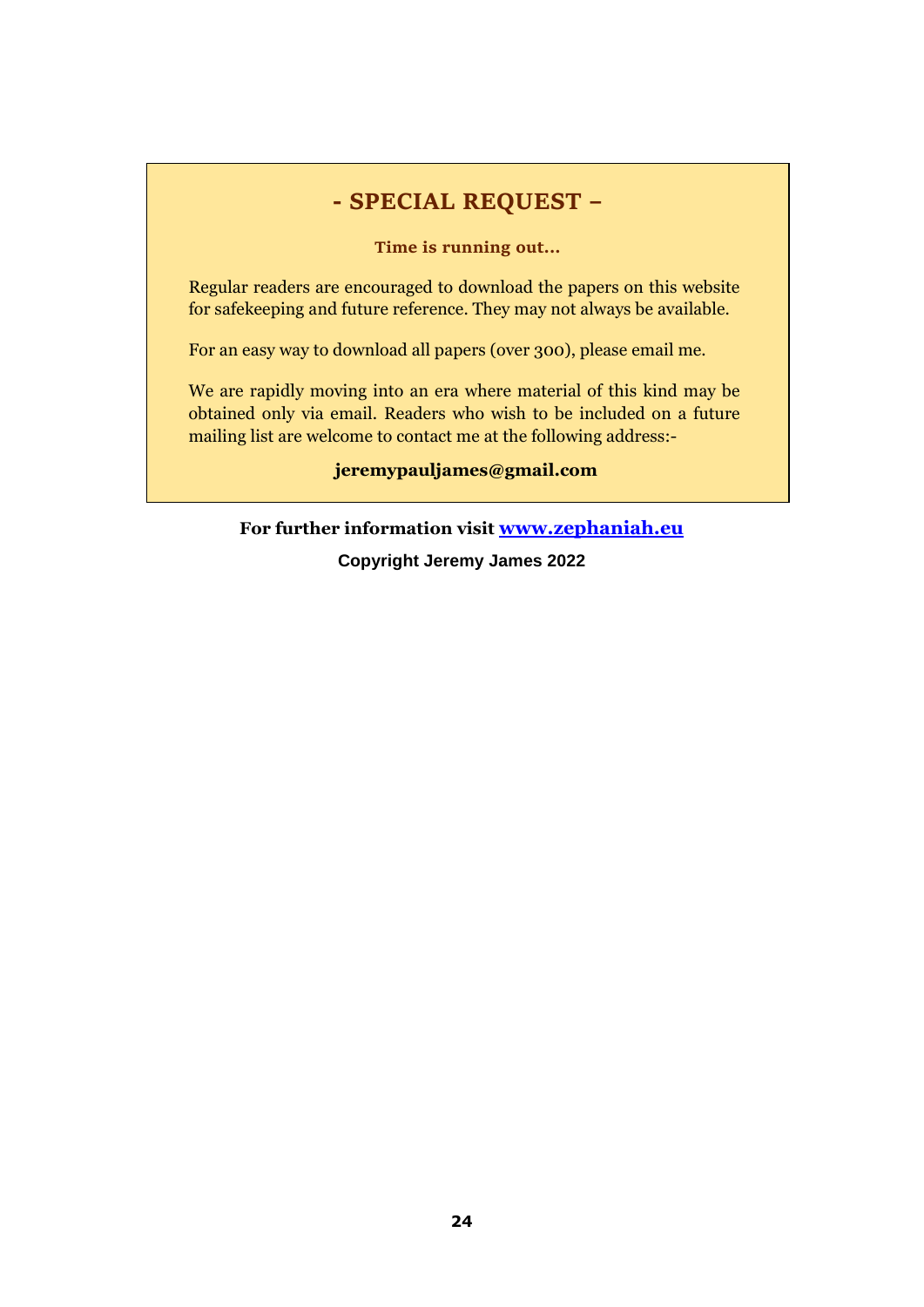# **APPENDIX A**

# **Nahum Goldmann text (1915) 'The Spirit of Militarism' Translated into English**

Uploaded to Archive.org on 16 September, 2021.

#### https://archive.org/details/spiritofmilitarism-bilingual

**Extract from pages 37-39 of the original** 

The meaning and the historical mission of our time can be summed up in one: its task is to reorganize cultural mankind, to put a new social system in place of the one that has prevailed until now. One has the same in mind when one - as usual - calls our time one of transition. Transitional periods are precisely those that stand between a social order that has prevailed up to now and a new one that is to be established, and have the task of replacing the old one with the new one.

All adjustments and reordering now consist of two things: in the destruction of the old order and the reconstruction of the new. First of all, all border posts, regulatory barriers and labels of the previous system must be removed and all elements of the system that are to be reorganized must be disassembled as such, on an equal footing with one another.

Only then can the second, the reorganization of these elements, be started.

Thus, the first task of our time is destruction: all social stratifications and social formations created by the old system must be destroyed, individuals must be torn out of their ancestral milieus; no tradition may be considered sacred any longer; old age is regarded only as a sign of illness; the slogan is: what was, must go. The forces that carry out this negative task of our time are: in the economic-social field capitalism, in the political-spiritual field democracy. We all know how much they have already achieved, but we also know that their work is not yet completely finished. Capitalism is still fighting against the forms of the old, traditional economy, democracy is still fighting a hot battle against all forces of reaction. The militaristic spirit will complete the work. Its principle of uniformization will carry out the negative task of the time completely: when all members of our cultural circle are uniformed as soldiers of our cultural system, this one task will be solved.